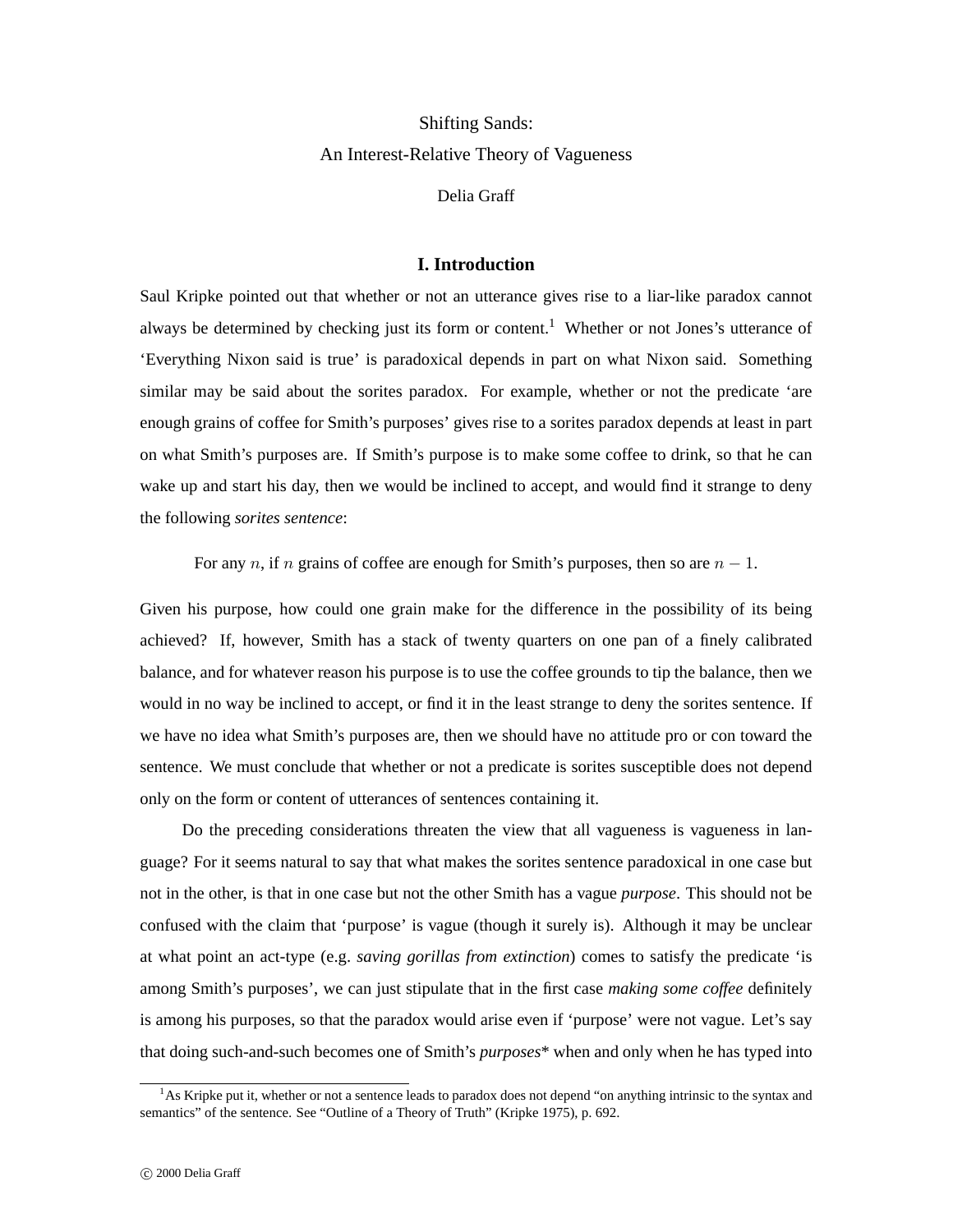his electronic diary 'I hereby intend to do such-and-such', and that once it is among his *purposes*\* it ceases to be when and only when he has typed into his diary 'I hereby no longer intend to do such-and-such'. Replace 'purposes' with 'purposes<sup>\*</sup>' in the above discussion, and the paradox does not go away.

Perhaps the vagueness of 'coffee', as applied to the beverage, is responsible for the paradox when Smith's purpose is as described in the first case. Start with a cup of coffee, keep replacing drops of it with equal amounts of spring water, stirring after each stage, and eventually the liquid in your cup will no longer be coffee, though it is difficult to accept that any one stage marks the transition. So it is true that 'coffee' is vague, but again, the paradox could arise even if it weren't. We can just stipulate that whatever number of grains of coffee Smith starts with, the beverage he makes with them will be a clear case of 'coffee'. (Or let 'coffee\*' be a non-vague predicate, and suppose that Smith's purpose is to make some coffee\* to drink, so that he may wake up and start his day.) Still, we would be inclined to accept that if n grains are enough for his purposes then so are  $n - 1$ . What about 'enough', is it vague? I'm inclined to think not, or that if it is, it is only derivatively so. To say that n grains of coffee are *enough* for Smith's purposes is to say that were he to have  $n$  grains, he would not be prevented from achieving his purposes by not having more. Just as sentences have truth conditions and desires have satisfaction conditions, purposes have *achievement* conditions: those propositions, or states of affairs, which are such that if and only if one of them obtains will the purpose have been achieved. When we say that Smith's purpose is to make some coffee, typically we will not mean that there is some coffee, or even some amount of coffee, such that his purpose is to make *that* coffee, or *that* amount of coffee. (This is like when we say that Smith wants to catch a fish, we typically will not mean that there is a fish such that he wants to catch *it*.) But not just any amount of coffee will do. If he makes just a teaspoon, he will not have achieved his purpose. We can imagine a *sorites series* of scenarios along which Smith makes increasingly greater amounts of coffee. We will find it hard to accept, if the increments are sufficiently small, that there is a first scenario in which it will be true to say that Smith's purpose has been achieved. Does this mean that 'achieve', and therefore 'enough', is vague? Let's approach this question by comparing 'achieve' as it applies to purposes with 'satisfies' as it applies to predicates.

It is often noted that if a predicate  $F$  is vague, then the predicate 'satisfies  $F'$ ' will also be vague. This leads some to say that 'satisfies' and also 'true' are vague because they "inherit" the vagueness of words like 'bald', 'heap' and 'tall'. The thought must be that if a complex expression such as 'satisfies 'tall' ' is vague, then it must be because one of the words in the expression is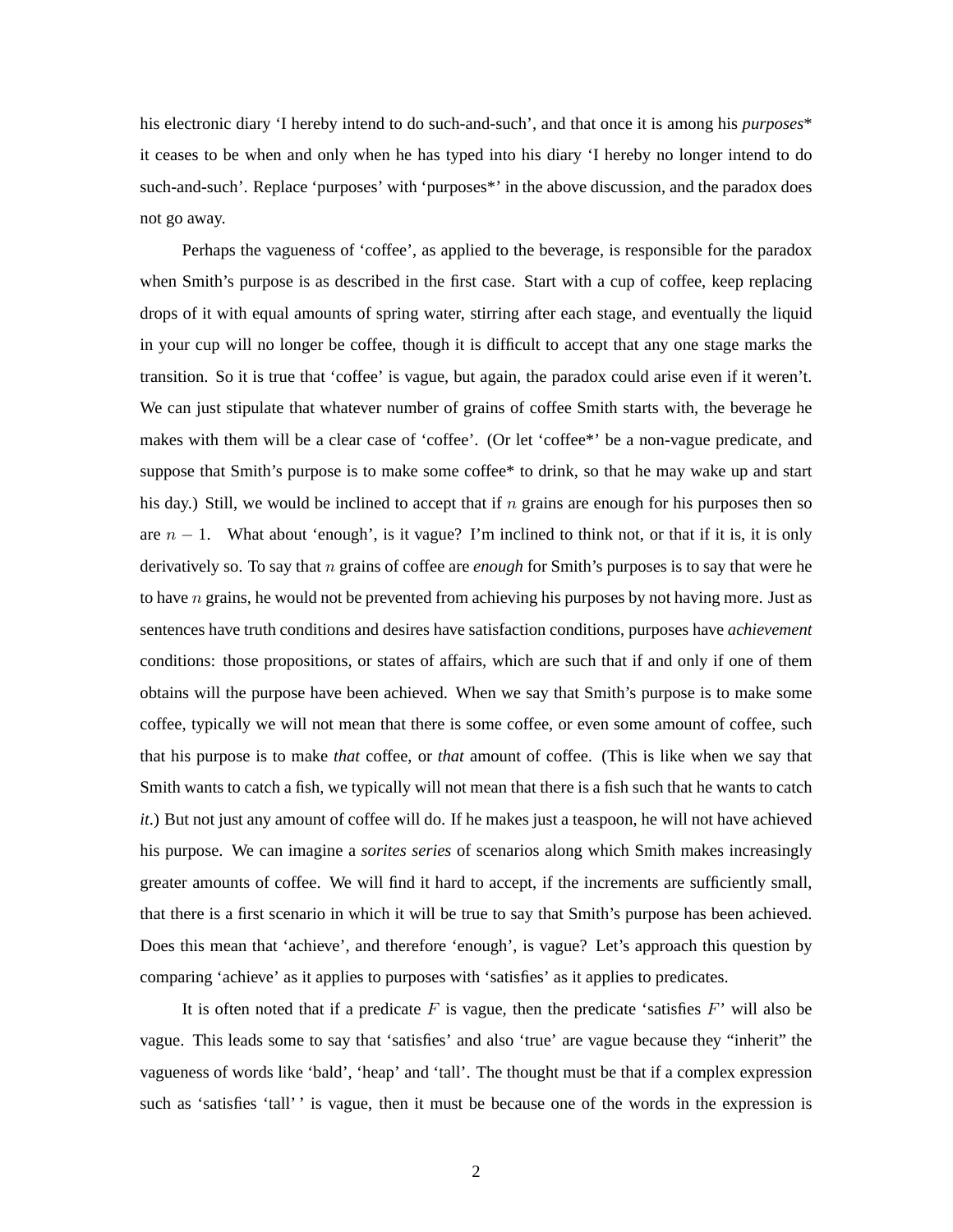vague. Since we may suppose that the expression ' 'tall' ' occurring in 'satisfies 'tall' ' is *not* vague, 'satisfies' must be vague, it being the only other word in the expression. If this little argument for thinking that 'satisfies' is vague is good, then we may still say that it is vague only in a derivative sense; its vagueness is parasitic on the vagueness of 'tall'. But why think that if a complex expression is vague it must be because one of the words in the expression is vague? It could be that containing a vague word is just one way for a complex expression to be vague, and that containing an expression that *denotes* something vague is another way for a complex expression to be vague. If this is correct, then since ' 'tall' ' denotes a vague word, we have no reason to think that 'satisfies' is vague as well. The vagueness of the denotation of ' 'tall' ' might just be sufficient for rendering the complex expression 'satisfies 'tall' ' vague. Similarly, if the predicate 'is a scenario in which Smith's purpose has been achieved' is vague, it might be just because Smith's purpose (the denotation of 'Smith's purpose') is vague—that is, it is a purpose whose achievement conditions have a vague boundary—and if 'achieve' and hence 'enough' are vague too, their vagueness is parasitic on the vagueness of his purpose.

Purposes and desires can be vague because their achievement or satisfaction conditions may have vague boundaries. This could be true even if there were no vagueness in language (or at most only parasitic vagueness in words like 'achieve', 'satisfy' and 'true'). Pierre's desire for some champagne may be vague because of the vagueness in just how much champagne is required to satisfy it, even though the words we would normally use to describe that desire, 'some' and 'champagne', are perfectly precise, or at any rate, might as well be. (I gather the French have very strict and well defined standards for what counts as 'champagne'.)

When I say that our purposes and desires can be vague, I do not mean that they have borderline cases—in the sense that there may be situations in which it seems correct to say that a purpose, for example, has not definitely been achieved nor has it definitely not been achieved. Many readers will probably find this last remark strange, since philosophers regularly take it that the possibility of having borderline cases is *the* defining feature of vagueness. But a number of philosophers have come to doubt or reject this idea.<sup>2</sup> For if one thinks that a predicate has borderline cases just in case there's a gap between its extension and its anti-extension (or between its "definite" extension and its "definite" anti-extension), then it can seem that a predicate could have borderline cases even if the extent of that gap were perfectly precise, or even known. But then if having borderline cases

<sup>2</sup> Examples are Wright (1975, p. 329), Sainsbury (1991*a*, p. 6) and Soames (1999, chs. 6 & 7). Dominic Hyde (1994) defends the borderline-case conception of vagueness against the objections to it brought out here, on the grounds that 'is a borderline case' is itself a vague predicate. See Michael Tye's (1994) response for one worry about Hyde's account.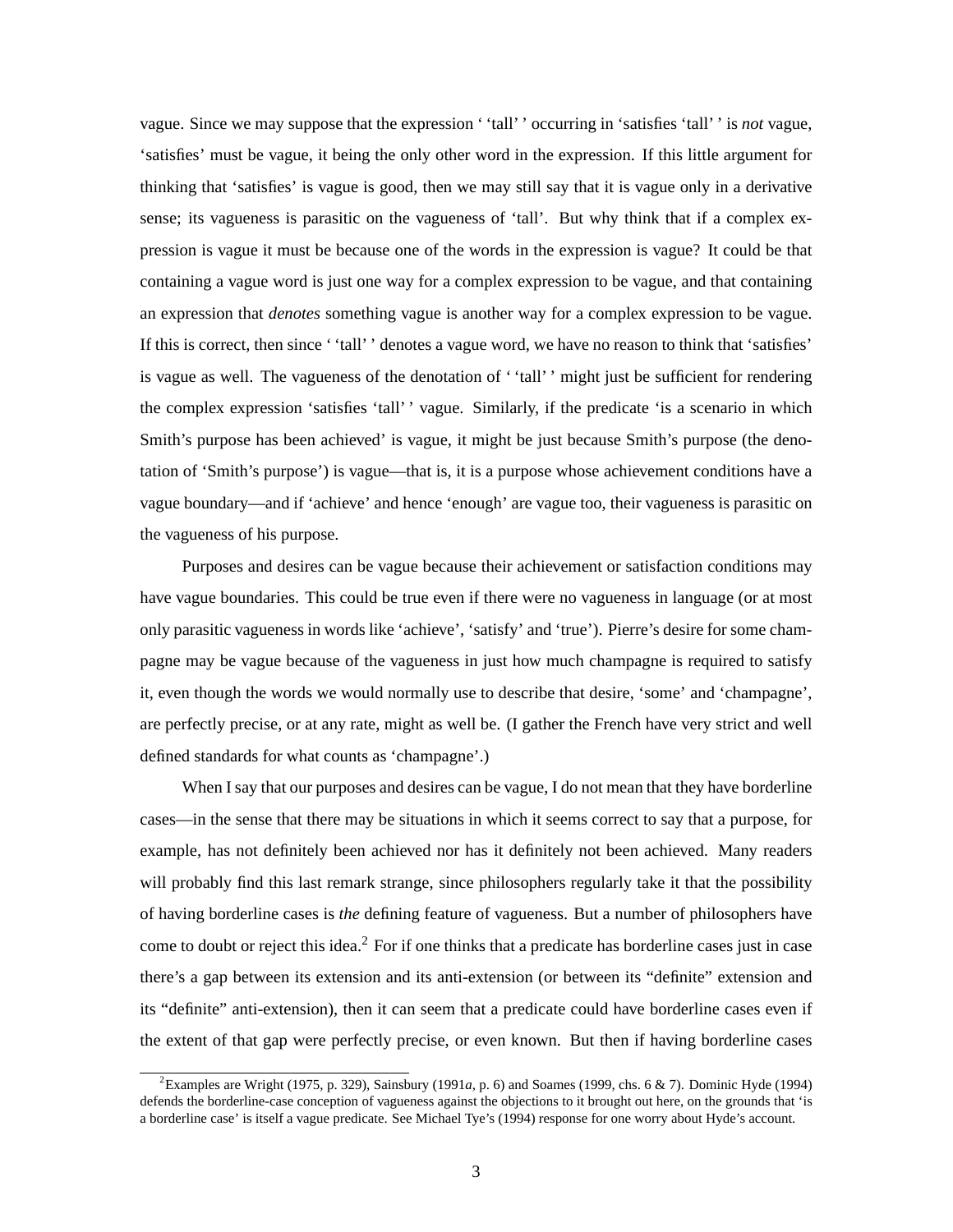were all there was to vagueness, there would be no obvious connection between vagueness and the sorites paradox. (Why would we be inclined to accept that any man 1mm shorter than a tall man is tall if 'tall' were merely gappy?) Moreover, there seems to be a lack of fit between the borderlinecase conception of vagueness and our metaphorical characterization of vagueness as a lack of sharp boundaries. The metaphor is traceable to Frege. In volume II of the *Grundgesetze*, he writes:

If we represent concepts in extension by areas on a plane, this is admittedly a picture that may be used only with caution, but here it can do us good service. To a concept without sharp boundary there would correspond an area that had not a sharp boundaryline all round, but in places just vaguely faded away into the background. (Geach  $\&$ Black 1980, p. 139)

Frege goes on to say that this would not really be a concept at all. But if we take vagueness seriously, and if we recognize that we are only speaking metaphorically, the admission of *fuzzy* boundaries seems just what we want to characterize vagueness. The reason, then, for rejecting borderline cases as the defining mark of vagueness is that it seems that a predicate could have borderline cases without having fuzzy boundaries.

I suspect that many will want to affirm the converse: that if a predicate has fuzzy boundaries then it will have borderline cases. The thought may be this: A fuzzy boundary must occupy an extended region; to lie within this region is to be a borderline case. I worry, though, that this argument derives its entire force from taking Frege's metaphor too literally. In fact, I think we should be equally happy with a different metaphor, one that does not straightforwardly support such an argument. The metaphor, taken from R.M. Sainsbury, is one of *boundarylessness*: ". . . vague concepts are concepts *without* boundaries," they "classify without setting boundaries" (Sainsbury 1991*a*, p. 6, emphasis added).<sup>3</sup>

I don't know whether there is any non-metaphorical yet theory-neutral way of characterizing vagueness. But we seem to have a clear enough grip on which phenomenon it is we're talking about for the metaphors to be useful. Sainsbury's metaphor though, as compared to Frege's, has the advantage of more clearly bringing out the connection between vagueness and the sorites paradox. We're inclined to accept and equally disinclined to deny sorites sentences precisely because it seems to us that vague predicates could draw *no* boundary, of any kind, between things or states of affairs that are sufficiently similar in the relevant respect. As Crispin Wright (1975) puts it, vague predicates

<sup>&</sup>lt;sup>3</sup>See also Sainsbury (1991*b*, esp.  $\S$ VI).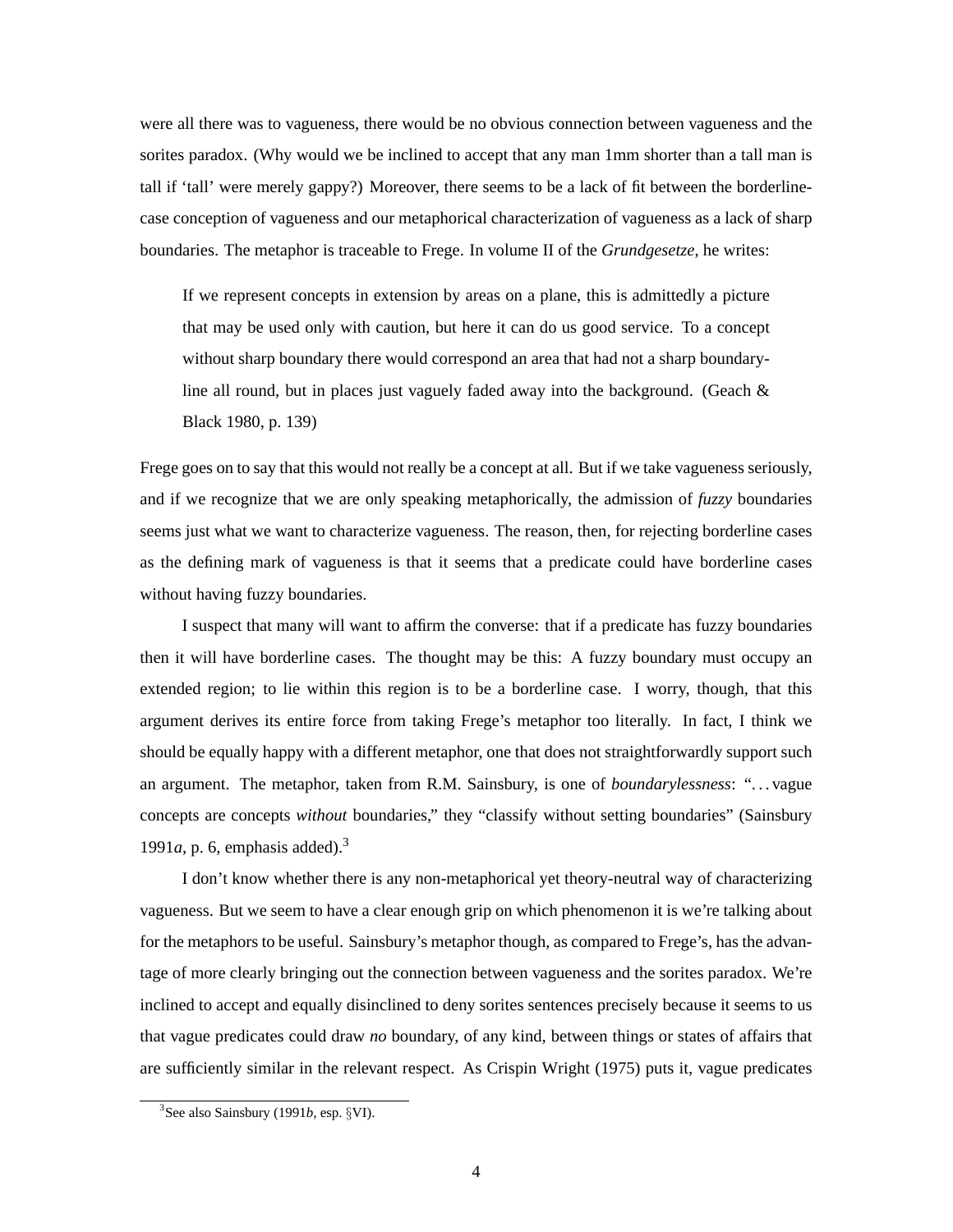seem to us to be always "tolerant" of small changes without always being tolerant of large ones. So when I say (to return finally) that our purposes and desires can be vague, I mean that we may have purposes and desires with achievement or satisfaction conditions that seem to us tolerant in the requisite sense, and hence boundaryless. When I desire some coffee, as I do every morning, how could it be that the desire I have could go from being satisfied to being unsatisfied—or even from being definitely satisfied to being borderline satisfied—just by removing one little drop of coffee from the cup I have in front of me?

The discussion so far has centered around the vagueness of our purposes and desires—let me call these our *interests*—but my main aim in this paper is to give an account of why vague *expressions* seem boundaryless to us. I'll begin by giving a semantic explanation of the phenomenon I want to account for, but will ultimately propose that the semantic explanation has psychological underpinnings. On the account I'll propose, the semantics of vague expressions renders the truth conditions of utterances containing them sensitive to our interests, with the result that vagueness in language has a traceable source in the vagueness of our interests. In the course of providing this account, I'll also explain why our interests can be vague, why it is they can seem tolerant and hence boundaryless, in a way that leaves their coherence intact. Before proceeding in section III. with my own proposal, however, I want to discuss some of the going solutions to the sorites paradox in order to focus ideas.

#### **II. Three Questions**

Not all solutions to the paradox proposed by philosophers are designed to address just the same set of questions. In this section I want to set out some of the different questions the sorites paradox raises, say which of those questions others have focused on, and which of those questions will be my focus here.

I'll say that we have an instance of the sorites paradox when we are confronted with a group of sentences having the following form, each of which seems individually plausible:

(A)  $Fa$  (B)  $(\forall x)(\forall y)(Fx\ \&\ Rxy \longrightarrow Fy)$ (C)  $\neg Fz$  (D)  $(∃b₁ ··· bₙ)(Rab₁ & Rb₁b₂ & ⋅·· & Rbₙ-₁bₙ & Rbₙz)$ 

Here F is to be a vague predicate; a is to be a clear case of F; z is to be a clear non-case of F; and R is to be some relation that renders sentences (B) and (D) plausible. So F might be 'is a tall man'; it might be that  $\alpha$  is some professional basketball player and  $\zeta$  is some professional jockey; in which case R could be the relation 'is 1mm taller than', or maybe just 'is the predecessor of in s', where s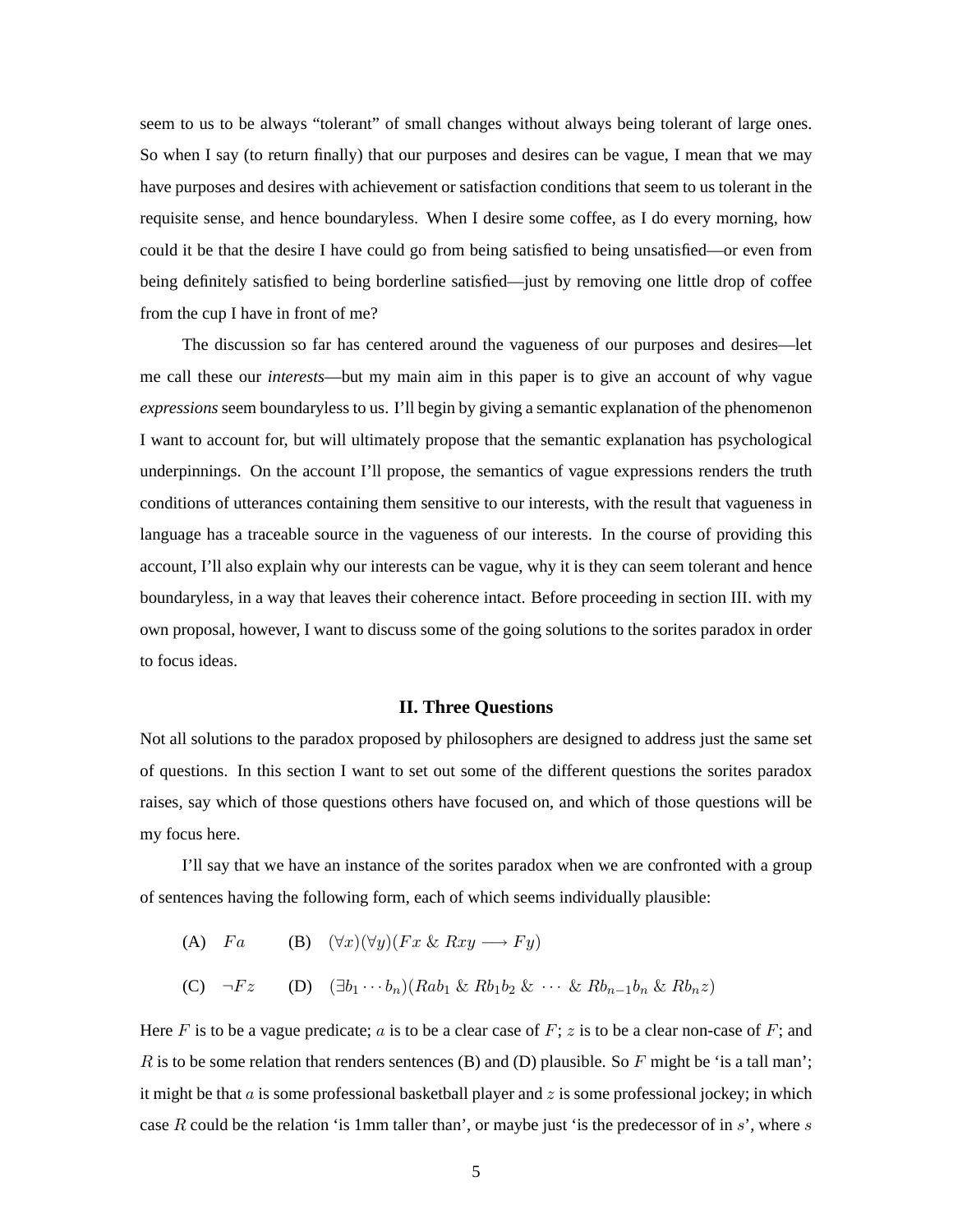is some appropriately constructed sorites series. Sentences with the form of (D) then say that *there is* a sorites series of the relevant kind with  $a$  as the first member and  $z$  as the last.

Since (appropriate instances of) (A–D) seem individually plausible but jointly inconsistent, a first question to address is: what has to give, one or more of (A–D), or their inconsistency? I follow most philosophers in giving up the truth of  $(B)$ , the sorites sentence.<sup>4</sup> But as soon as one prepares to give up the truth of sorites sentences, a number of new problems arise:

**1. The Semantic Question:** If the universal generalization  $(\forall x)(\forall y)(Fx\&Rxy \longrightarrow Fy)$ ' is not true, then must this classical equivalent of its negation, the "sharp boundaries" claim, be true?

The "sharp boundaries" claim:  $(\exists x)(\exists y)(Fx \& Rxy \& \neg Fy)$ 

- (a) If the sharp boundaries claim *is* true, how is its truth compatible with the fact that vague predicates have borderline cases? For the sharp boundaries claim seems to deny just that.
- (b) If the sharp boundaries claim is *not* true, then given that a classical equivalent of its negation is not true either, what revision of classical logic and semantics must be made to accommodate that fact?
- **2. The Epistemological Question:** If  $(\forall x)(\forall y)(Fx \& Rxy \longrightarrow Fy)$  is not true, why are we unable to say which one (or more) of its instances is not true—even when, say if the  $F$  in question is 'is a tall man', all the heights of the possible values of 'x' and 'y' are known?
- **3. The Psychological Question:** If the universally generalized sorites sentence is not true, why were we so inclined to accept it in the first place? In other words, what is it about vague predicates that makes them seem tolerant, and hence boundaryless to us?

## **Fine's Supervaluationism**

Let's first consider an account of the sorites based on a supervaluational treatment of vagueness, like that developed by Kit Fine (1975), according to which a sentence is true (false) just in case it is classically true (false) for all admissible ways of drawing precise boundaries for the vague expressions

<sup>&</sup>lt;sup>4</sup>I make an exception, however, for phenomenal versions of the sorites paradox—cases where F is an observational predicate, *e.g.* 'looks red', and *R* is an observational sameness relation, *e.g.* 'looks the same as'. With phenomenal versions of the sorites I believe we should give up sentence (D). That is, if *a* clearly looks red and *z* clearly does not, I deny that *a* and *z* can be connected by a looks-the-same-as chain. See my "Phenomenal Continua and the Sorites" for a defense.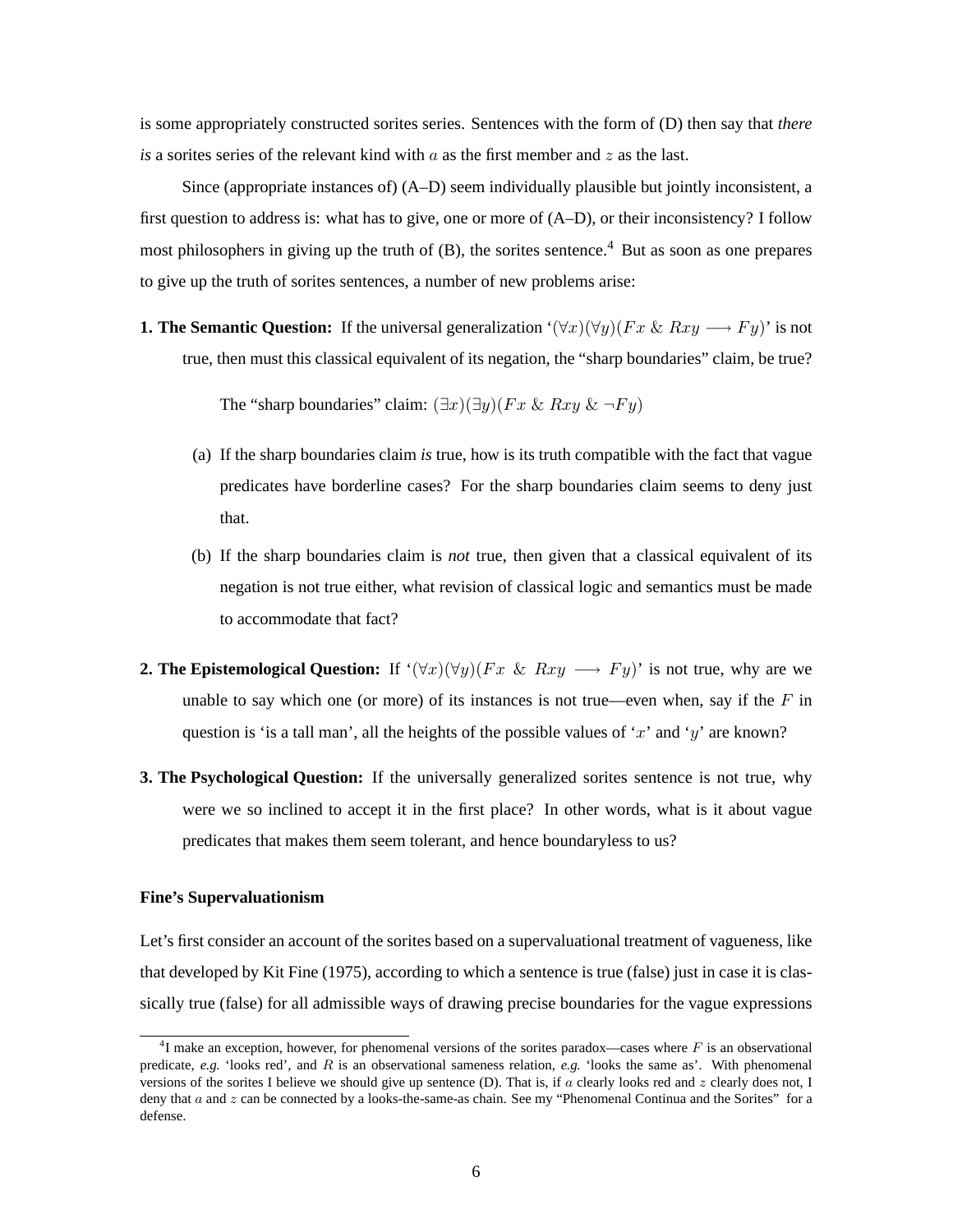in the language. On Fine's view, borderline cases lead to truth-value gaps; that is, to be a borderline case of a predicate is to be in neither its extension nor its anti-extension. Although his supervaluation semantics renders sorites sentences false and sharp boundaries claims true, supervaluations still affords the following answer to question 1(a) above: Although sharp boundaries claims are true, this is compatible with a predicate's having borderline cases—construed as extension gaps—since sharp boundaries claims for vague predicates, though true, have no true instances.

As it stands, however, Fine's account provides no answers to the Epistemological and Psychological Questions posed above: why are we unable to say which instances of a given sorites sentence are not true; and why were we so inclined to accept the sorites sentence in the first place? With regard to the Epistemological Question, on a truth-value gap approach to vagueness sorites sentences will typically have a range of untrue instances. Suppose we have an appropriately constructed sorites series for a given vague predicate  $F$ , one on which each member of the series is R-related to the next. If we restrict the range of variables to just the members of such a series, then on Fine's account ' $Fx \& Rxy \rightarrow Fy'$  will have no truth-value just when either of the values of "x" and "y" is in the extension gap of F. (Whenever, that is,  $Rxy$  is true.) Thus to know which instances of the sorites sentence are untrue is just to know exactly which things on the series are in the extension gap of  $F$ . This is something we evidently do not know, and we have no explanation why. Fine's sophisticated treatment of higher-order vagueness does not in any way remedy this situation.<sup>5</sup>

With regard to the Psychological Question, Fine recognizes that there is at least some pressure to explain why, if sorites sentences for vague predicates are false, we are nevertheless so attracted to them. His remarks here are brief, however. I quote those remarks in full:

I suspect that the temptation to say that [a sorites sentence] is true may have two causes. The first is that the value of a falsifying  $n$  appears to be arbitrary. This arbitrariness has nothing to do with vagueness as such. A similar case, but not involving vagueness,

<sup>&</sup>lt;sup>5</sup>See §5 of "Vagueness, Truth and Logic" for Fine's semantics for higher-order vagueness. The question at issue there is what is the correct semantics for the *definitely* operator we use to express vagueness—where to say that Herbert is neither definitely tall nor definitely not tall is to say that he is a borderline case. On the provisional semantics Fine proposes for the definitely operator, a sentence with an initial definitely operator (I'll use '*D*' as an abbreviation) is always either true or false, with the result that "higher-order" predicates such as '*x* is borderline tall' turn out to have no extension gap, and are therefore not vague. The more sophisticated semantic treatment of the definitely operator offered to accommodate the vagueness of higher-order predicates allows for sentences such as 'John is definitely tall' or 'John is borderline tall' also to lack a truth-value. What remains unchanged on the revised account, however, is that a sentence *A* will be true if and only if *DA* is true. Thus even on the revised account, the extension of a predicate '*Fx*' will be the same as that of ' $D^n F x$ ', for any number *n* of iterations of the definitely operator. Similarly, the extension of ' $\neg F x$ ' will be the same as that of  $D^n$ -*Fx*' for any *n*. What I'm claiming we have no explanation for, on this account, is why we are unable to find the boundaries of these extensions. Sainsbury (1991*b*, §II) makes similar remarks.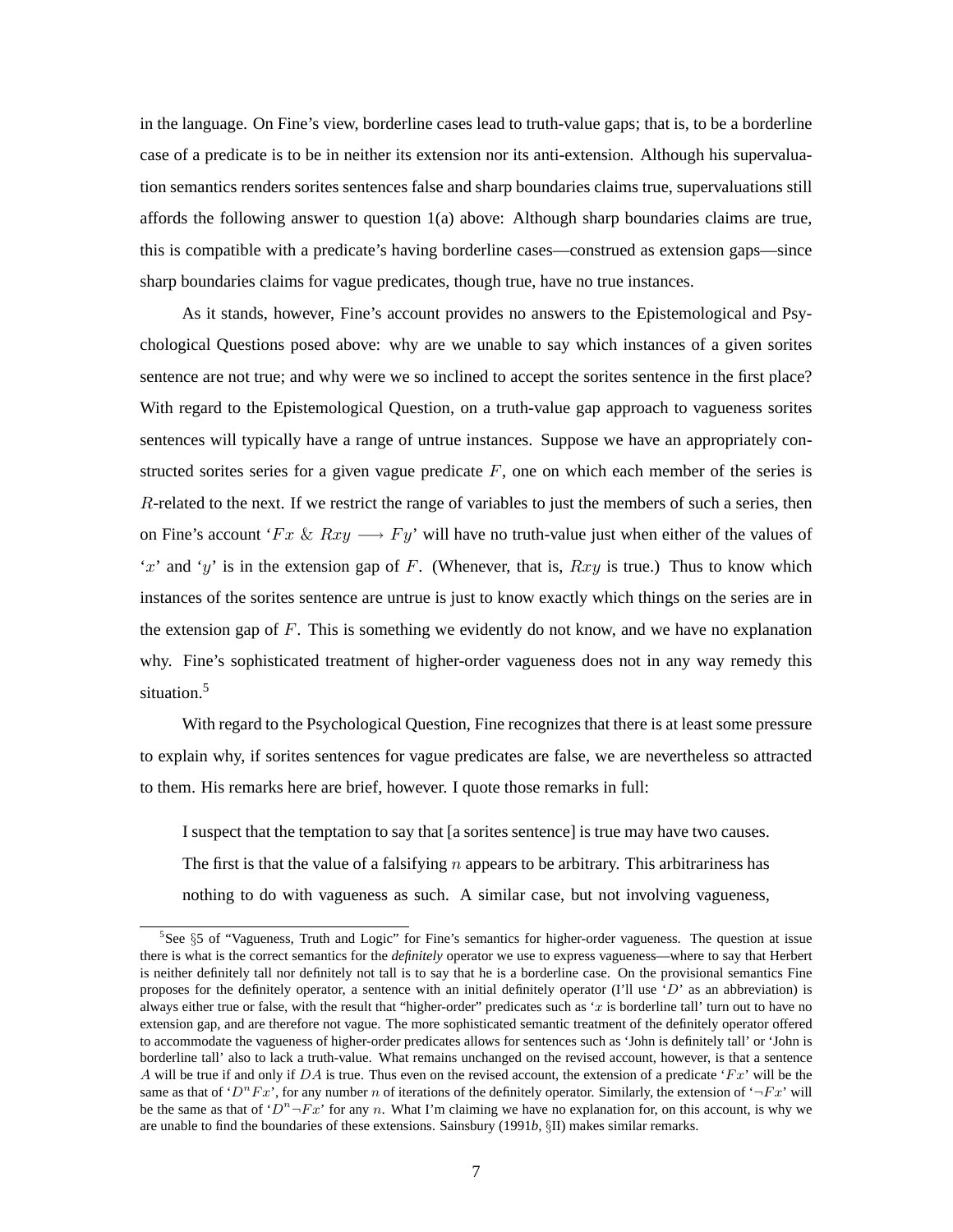is: if n straws do not break a camel's back, then nor do  $(n + 1)$  straws. The second cause is what one might call truth-value shift. This also lies behind LEM. Thus  $A \vee \neg A$ holds in virtue of a truth that shifts from disjunct to disjunct for different complete specifications, just as the sentence 'for some  $n$  a man with  $n$  hairs is bald but a man with  $(n+1)$  hairs is not' is true for an n that shifts for different complete specifications. (Fine 1975, p. 286)

It is odd that Fine should cite the *arbitrariness* of the falsifying n as a cause of our temptation to say that a sorites sentence is true. In many cases, we readily acknowledge that a sentence with similar form is not true, or that a "slippery slope" argument is not a good one, despite the arbitrariness of the bad step. That is why the claim, "That's the straw that breaks the camel's back" has such metaphorical weight. If I tug your ear once, you may not get angry. If I keep tugging your ear, when it is has long ceased to be funny, you will eventually get angry. There will be some arbitrariness in *which* of the tugs pushes you over the edge, but that in no way leads me to believe that if  $n$  ear tugs do not provoke your wrath, then neither will  $(n + 1)$ .

The second cited cause of our temptation to accept sorites sentences is a "truth-value shift." Here Fine must mean that we do not recognize sorites sentences as false because their falsity holds in virtue of a falsity that shifts from instance to instance for different complete specifications. One important worry here is that, especially for someone who rejects bivalence, an explanation of why we don't think a sentence is false should not count as an explanation of why we do think that sentence is true. A further but related worry is that the explanation seems tantamount to the claim that we are tempted to accept sorites sentences because we do not recognize supervaluational semantics to be correct. The claim raises a serious methodological question. The project of providing an adequate semantic theory of natural languages is an empirical enterprise. What are we to take as the data of our enterprise? Which are the phenomena against which we measure our theory for adequacy or correctness? What observed phenomena could prove a theory wrong? One of the main motivations for and attraction of the supervaluationist's theory is that it manages to verify all sentences that express "penumbral connections"—such as 'If Jim is taller than Eric, then Jim is tall if Eric is'—where truth-functional theories that admit truth-value gaps do not. But why is our inclination to regard true existential and disjunctive claims as having a corresponding 'which one?' question that has a correct answer given any less weight? Fine seems to think that overall best fit with our intuitions is the best we can hope for in a semantic theory, even when sometimes the fit is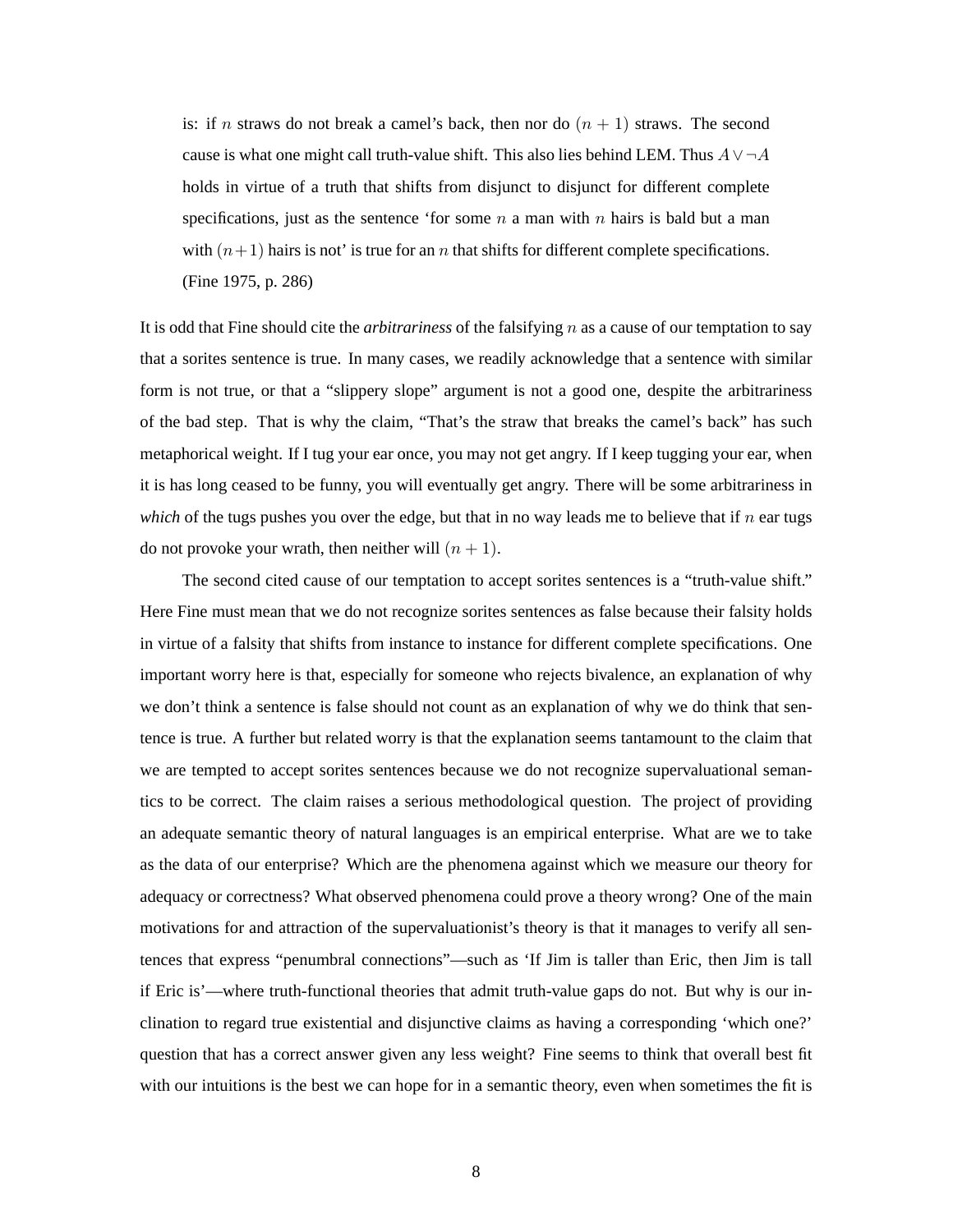not at all good at certain places.<sup>6</sup> Acceptance of bivalence would be one way to accommodate both the penumbral intuition as well as the clear intuition that true existential claims have a true instance. Fine does not consider the question whether acceptance of bivalence might yield an overall best fit.

When I say that Fine's account of vagueness provides an answer only to the first of the three questions I set out above, I do not mean to suggest that the account should for that reason be rejected. Rather, I want to point out that the account addresses some issues but not others, and to emphasize that without supplementation it cannot be regarded as a complete solution to the sorites.

#### **Williamson's Epistemicism**

Timothy Williamson is another philosopher who thinks that sorites sentences are false, and that sharp-boundaries claims are true. Unlike Fine, however, Williamson accepts bivalence, and so must answer the Semantic Question I posed by accounting for borderline cases in a different way from those philosophers who posit extension gaps for vague predicates. Williamson proposes instead that borderline cases of vague predicates are those things of which it's *unknowable* whether or not they're in the predicate's extension. Williamson aims to make this sort of ignorance plausible by arguing that just as we may have inexact knowledge of the number of people in a crowded stadium, or of the location of what was the top card in a deck after the deck is cut, we may also have inexact knowledge of the meanings of expressions in our own language.<sup>7</sup> We know enough about the meaning of 'is a tall man' to know that any seven-foot tall man is in its extension; we don't know enough to know what the *least* height is that's sufficient for a man to be in its extension.

Williamson's account is well-suited to provide an answer to the Epistemological Question I posed precisely because it gives an epistemological answer to the Semantic Question.8 Given a bivalent semantics for vague predicates, sorites sentences will have exactly one untrue instance.<sup>9</sup> On Williamson's view, inexact knowledge explains why we don't know which instance that is. Still, no answer to the Psychological Question is forthcoming. Even if we accept Williamson's epistemicism, and so come to accept that sorites sentences are false, it still remains a mystery why we were so attracted to them in the first place.

<sup>&</sup>lt;sup>6</sup>See "Vagueness, Truth and Logic" (Fine 1975), p. 286.

<sup>7</sup> See chs. 7 & 8 of *Vagueness* (Williamson 1994).

<sup>&</sup>lt;sup>8</sup>One gets the impression that philosophers who are concerned about vagueness feel that those who accept bivalence are under some special obligation to provide an answer to the Epistemological Question. But I can't see why this should be so.

<sup>&</sup>lt;sup>9</sup>I'm assuming here that the domain is restricted to the members of some appropriately constructed sorites series.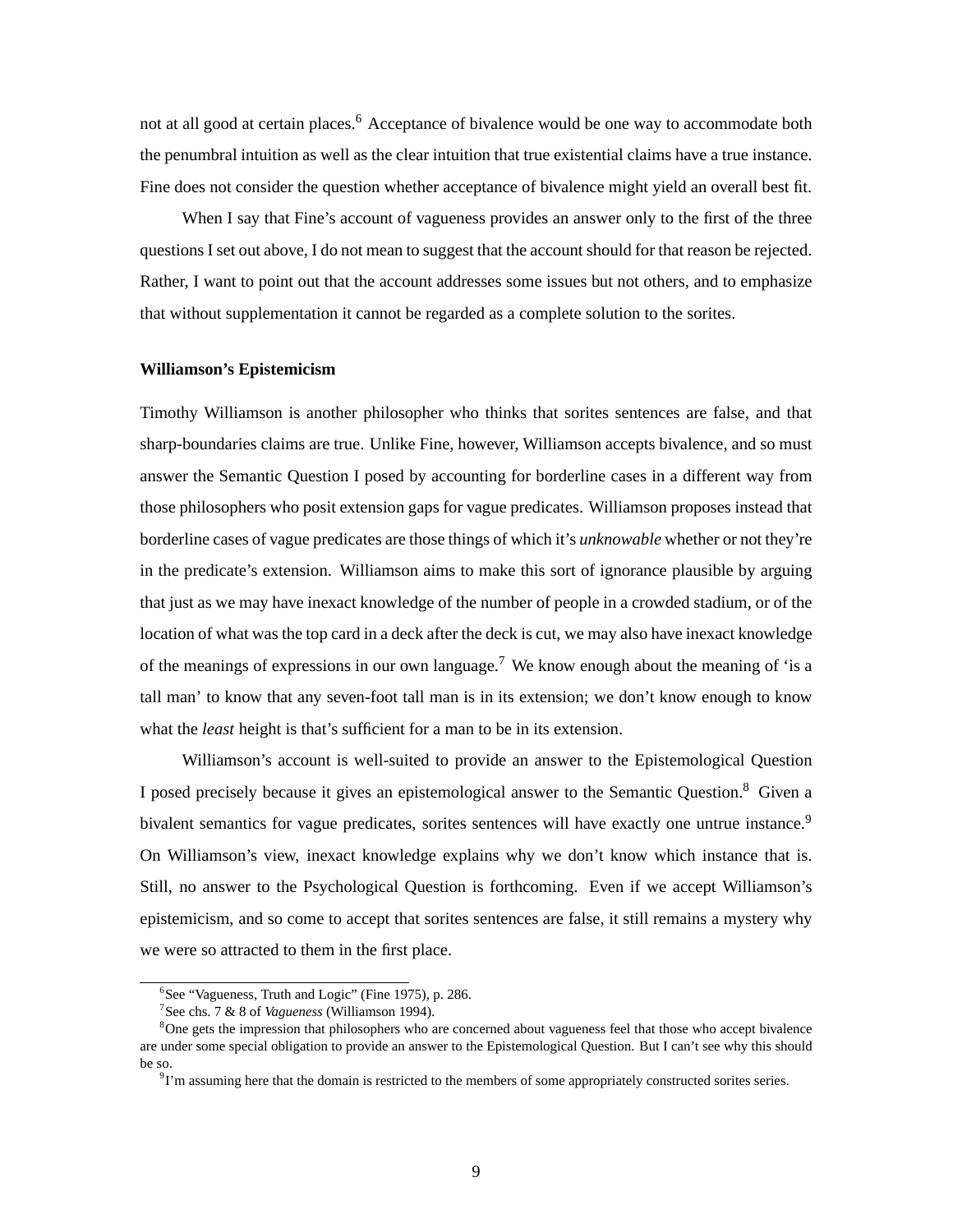In further developments of his view, Williamson does address the question why we can't even *imagine* discovering the precise location of the boundary for a vague predicate, whereas we could easily imagine discovering the precise number of people in a crowd, or the precise location of a certain card in a deck.<sup>10</sup> Given the sense of *unimaginability* that turns out to be at issue, however, these further developments have no bearing on the present question. The sense in which precise boundaries for vague predicates are argued to be unimaginable is this: when we imagine a sorites series for a vague predicate  $F$ , although there is a point in the imagined series that marks the transition from the  $Fs$  to the non- $Fs$ , we cannot know where in the imagined series that point is. The source of our ignorance in face of an imagined series is, as before, inexact knowledge of meaning. So as before, although we do have an account of why we don't know where the boundary of  $F$ 's extension is in an appropriately constructed series (whether imagined or not), we have no account of why we *believe*, of every particular point in the series, that the boundary is not there why we believe of every point in the series that it does *not* mark the transition from the Fs to the non- $Fs$ , or indeed from the definitely- $Fs$  to things with any other status.

### **Degrees of Truth**

I'll have little to say here about approaches to vagueness that adopt *degrees* of truth, but at least a few words are in order. One attraction of degree-theories, I would guess, is that it seems that they provide answers to both the Psychological and Epistemological Questions while theories that admit of just two or three truth-values do not. Though the details may vary, any proponent of degrees of truth can say that we are inclined to accept sorites sentences as true because each instance of a sorites sentence has at worst a very high degree of truth; we are unable to say exactly which instances of a sorites sentence are less than perfectly true because that would involve locating a boundary in a sorites series between a thing of which  $F$  is perfectly true and a thing of which it is only slightly less than perfectly true. The answers seem smooth enough. But in the absence of some substantial philosophical account of what degrees of truth are, we have no reason to accept that it should be both natural and common to mistake high degrees of truth for the highest degree of truth, or to mistake a small difference in degree of truth for no difference in degree of truth.

 $10$ See his "Imagination, Stipulation and Vagueness" (Williamson 1997), especially  $\S2$ .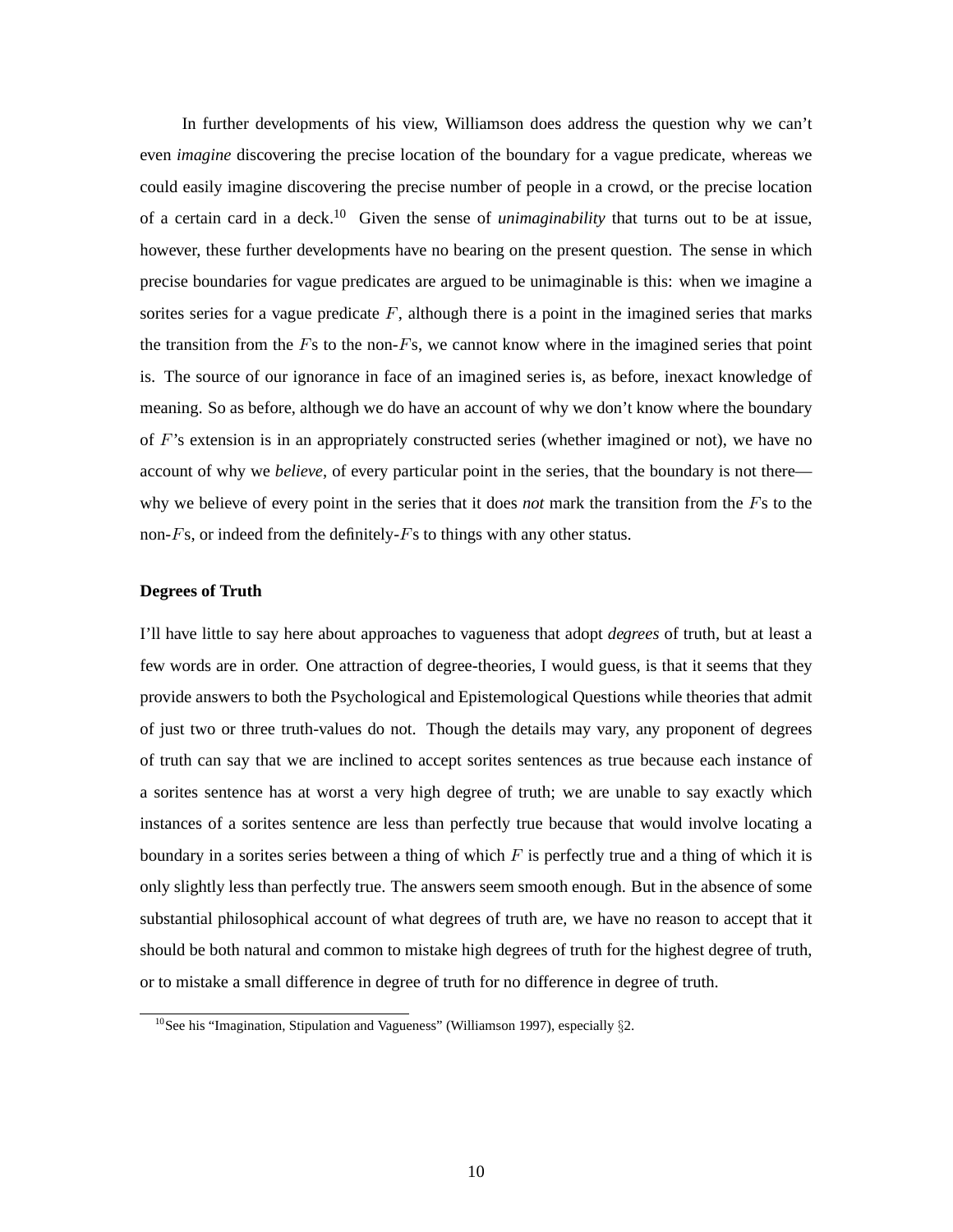#### **Context-Dependent Theories**

My purpose in discussing the theories of Fine and Williamson is to contrast them with theories that are designed specifically to address what I'm calling the Psychological Question. A growing number of linguists and philosophers appeal to the *context-dependence* of vague predicates in order to do just that.<sup>11</sup> Hans Kamp, for example, was prompted to reject the supervaluational semantics for vague predicates he developed in "Two Theories about Adjectives" (Kamp 1975) precisely because it remains mysterious on that account why vague predicates seem tolerant to us. On the semantic account of vagueness he later developed in "The Paradox of the Heap" (Kamp 1981), it turns out that vague predicates really are tolerant in the sense that every instance of a sorites sentence really is true. In other words, on the semantics Kamp came to favor, the sentence 'if x is tall and x is just 1mm taller than y, then y is tall' is true, in any context, for any values of x and  $y$ .<sup>12</sup> In order to block unwanted conclusions, he proposes a radical revision of classical semantics, one that involves the notion of an *incoherent context*, and according to which a false universal generalization may have none but true instances, and on which a false conclusion may sometimes be inferred from true premises by only valid rules of inference. Though I think revisions this radical should be avoided if at all possible, I am in complete sympathy with Kamp's motivation. Since like Sainsbury I take apparent tolerance and boundarylessness—rather than borderline cases—to be the defining features of vagueness, I want an account that is geared to address the Epistemological and Psychological Questions I posed, since in effect, answering both of these questions requires us to explain *why* vague predicates seem tolerant to us, even though sorites reasoning shows us that they cannot be. I am happy to wait and see what story about borderline cases, and the characteristic hedging responses they provoke, might naturally flow from such an account.

# **III. The Bare Bones Solution**

My solution to the sorites is going to unfold in layers. The first layer is what I call the "bare bones" account. It is most closely allied with those solutions to the paradox that appeal to the contextdependence of vague expressions,  $^{13}$  especially those offered by Kamp (1981) and Soames (1999, ch. 7),<sup>14</sup> but is more neutral than these theories in a number of respects, perhaps most notably the

<sup>&</sup>lt;sup>11</sup> Representative examples are Hans Kamp (1981), Manfred Pinkal (1984), Jamie Tappenden (1993), Diana Raffman (1994, 1996), Kees van Deemter (1996), Scott Soames (1999, ch. 7) and myself (1997).

<sup>&</sup>lt;sup>12</sup>See §III below for further discussion of Kamp's view. <sup>13</sup>See note 11 for references.

<sup>&</sup>lt;sup>14</sup>And even more so with the theory developed and defended in my dissertation (Graff 1997).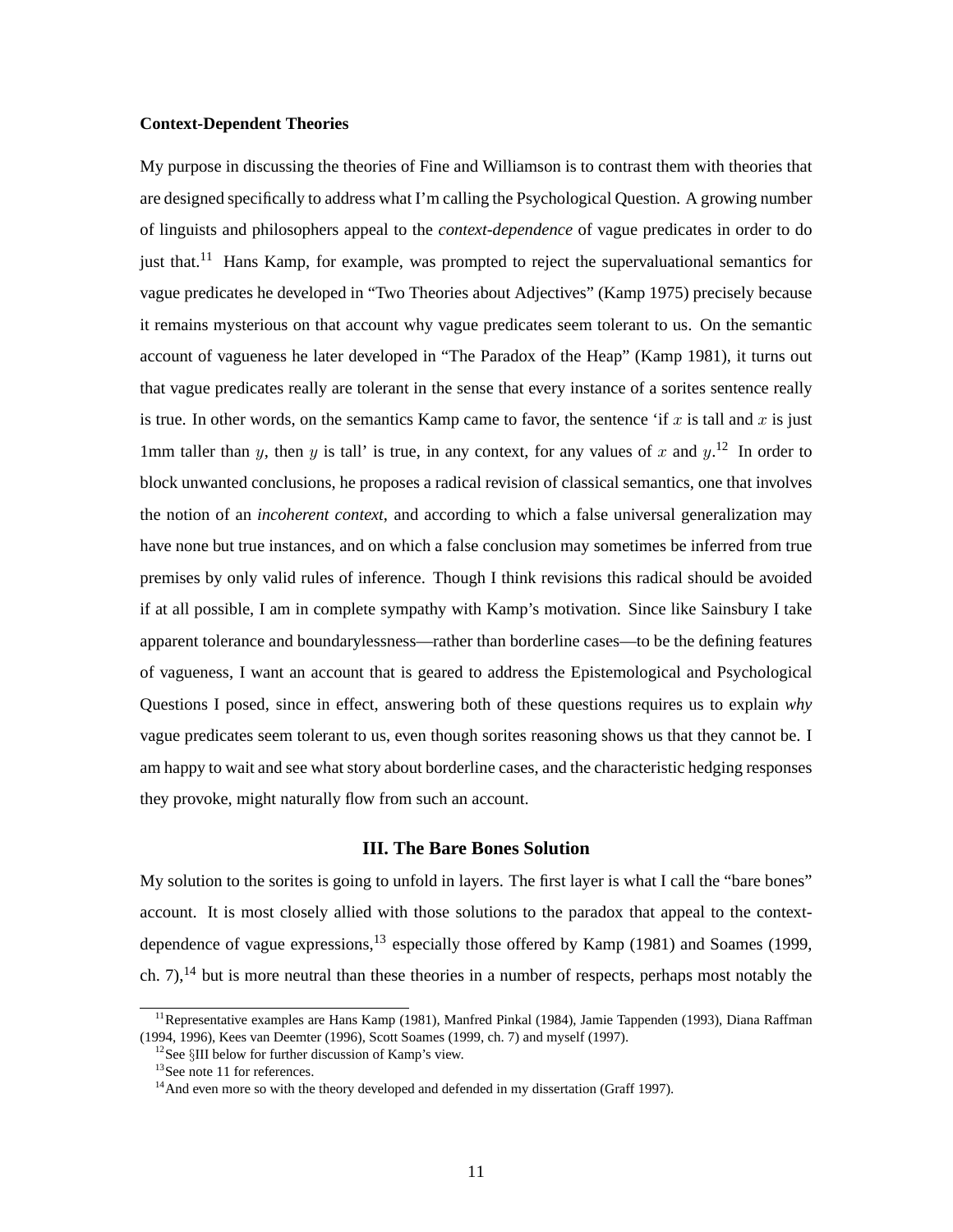question whether to accept bivalence. Discussion of another crucial respect in which the account is neutral will be postponed until the end of this section.

I'll begin by drawing attention to one commonly noted feature of vague expressions, namely that we can use them with *different standards* on different occasions. Sometimes the variation in standards can be traced to an implicit comparison class. For example, the sentence 'John is rich' might be uttered on one occasion to mean that John is rich *for a philosopher*, while it might be uttered on some different occasion to mean that John is rich *for an executive at Microsoft*. There has not been a great deal of attention paid in philosophical discussions of vagueness to the phenomenon of implicit comparison classes. The inattention is understandable, since making comparison classes explicit does nothing to resolve vagueness: the predicate 'tall for a basketball player' is no less vague than 'tall'. If the variation in the standards of use for vague expressions were always attributable to some variation in implicit comparison class, there would be little point in discussing that variation in the context of the present essay.

But it is not the case that the variation of the standards in use for a vague expression is always attributable to some implicit comparison class. Here is one example that lends some support to the claim. Suppose I am a casting agent auditioning actors for parts in a play. On one day I'm casting for someone to play the role of Yul Brynner, who had absolutely no hair. On a different day I'm casting for someone to play the role of Mikhail Gorbachev, who has some hair, but very little on top. When I turn away auditioners citing as a reason that they are not bald, I may be using different standards for 'bald' on the different days. I may say "Sorry, you're not bald" to an actor when he auditions to play Yul Brynner, and may then say, to that very same man when he auditions on the following day to play Gorbachev, "Yes you look the part; at least you're bald." My sense is that the variation in standard here is not due to a variation in implicit comparison class, since the comparison class implicitly at work in the two cases is the very same one—in each case, I meant 'bald for a man'.

Further argument for the claim that not every variation in standards is attributable to some variation in comparison class requires me to say a bit more about the workings of comparison classes. One point that's often either ignored or missed in discussions of the semantics of adjectives and their implicit or explicit relativization to comparison classes is that being tall for a basketball player, for example, is not just a matter of how your height compares to some *average* height for basketball players. If by some freak and tragic accident all the tall players are killed, so that the average height of basketball players suddenly drops by a fairly large margin, it does not automatically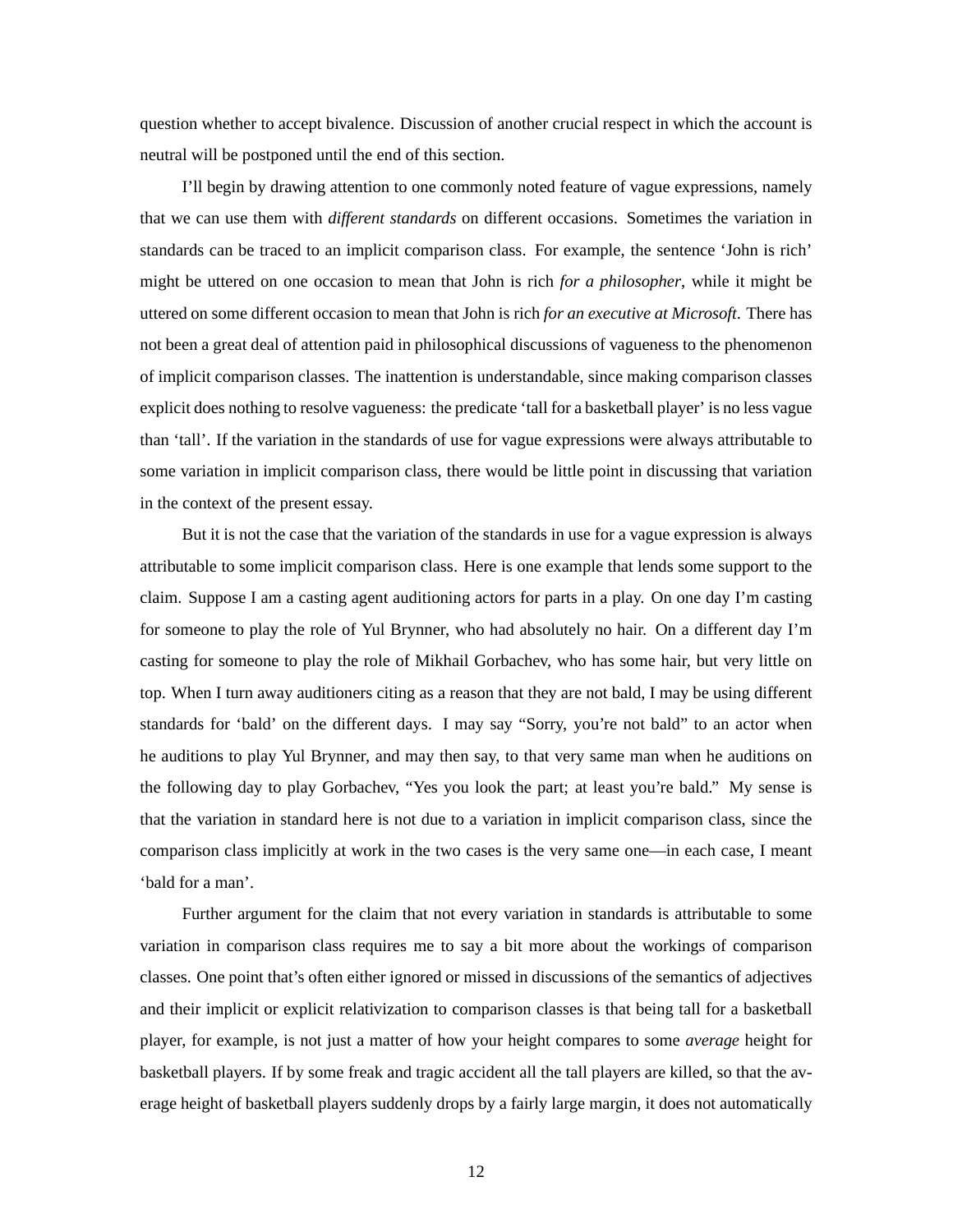become true to say of the tallest surviving player that he is tall for a basketball player. We can even lament the fact that none of the surviving players is tall for a basketball player.

Looked at another way, if by some freak and tragic accident it comes to be that all and only basketball players are golfers, it does not thereby become true to say that anyone who's tall for a golfer is tall for a basketball player. Whether one is tall for a certain kind depends on what the *typical* height is for things of that kind, and what the typical height is for a kind is not just some function of the heights of its presently existing instances.

What the preceding considerations are intended to show is that relativization to comparison classes is not an extensional phenomenon.<sup>15</sup> Comparison classes do not work just by contributing sets; for one, they need to form a kind. That is why it sounds strange to say that my computer is tall for a thing on my desk, even though it is in fact the tallest thing on my desk. Because the things on my desk don't form a kind, we have no notion of what a *typical* height is for a thing on my desk.16

My argument that not every variation in standards of use for vague expressions can be attributable to a variation in implicit comparison class can now proceed. I'll give an example of a variation in the standards of use for the adjective 'blue' where the only candidate comparison class does not form a kind. The example is a simple one. Suppose I want you to hand me a certain book. If the book in question is colored a very light grayish-blue, and it's sitting amongst a bunch of other books all of which are colored a very light grayish-red, I may say, "Hand me the blue one." If, on the other hand, the book I want is sitting with a bunch of richly-colored cobalt blue books, I may say, "Hand me the gray one." I take it that it would be true to say in the first case that the book I wanted was blue, and in the second case that the book I wanted was gray. I also take it that 'gray' and 'blue' are mutually exclusive.

The variation in standards here obviously has something to do with the color of the books in the immediate surroundings of the one I want. But it cannot be that there is an implicit comparison class—one which would have been made explicit by using the expression 'blue for a book in its immediate surroundings'—because the books *in the immediate surroundings* do not form a kind, and so there is no notion of what a *typical* color is for things in that category. Also note, that in

<sup>&</sup>lt;sup>15</sup>This must be distinguished from the frequently discussed point that adjectives such as 'tall', like 'good', are not intersective, in the sense that being in the extension of 'tall man' is not just a matter of being in the intersection of the extensions of 'tall' and 'man', since if it were, then from John's being both a tall man and a basketball player it would follow that he is a tall basketball player. In principle, adjectives could be non-intersective while still being extensional, and with few exceptions, are often treated this way. Wheeler (1972) and Cresswell (1976) serve as examples.

<sup>&</sup>lt;sup>16</sup>Well, it might be that as a matter of coincidence the things on my desk at a given time happen to form a kind. The point is that there is no kind which is such that something is a member of it at a time *in virtue of* its being on my desk at that time. When I say that we therefore have "no notion" of what a typical height is for a thing on my desk, I mean that there is *no* typical height for a thing on my desk, and we cannot make sense of the idea of there being one.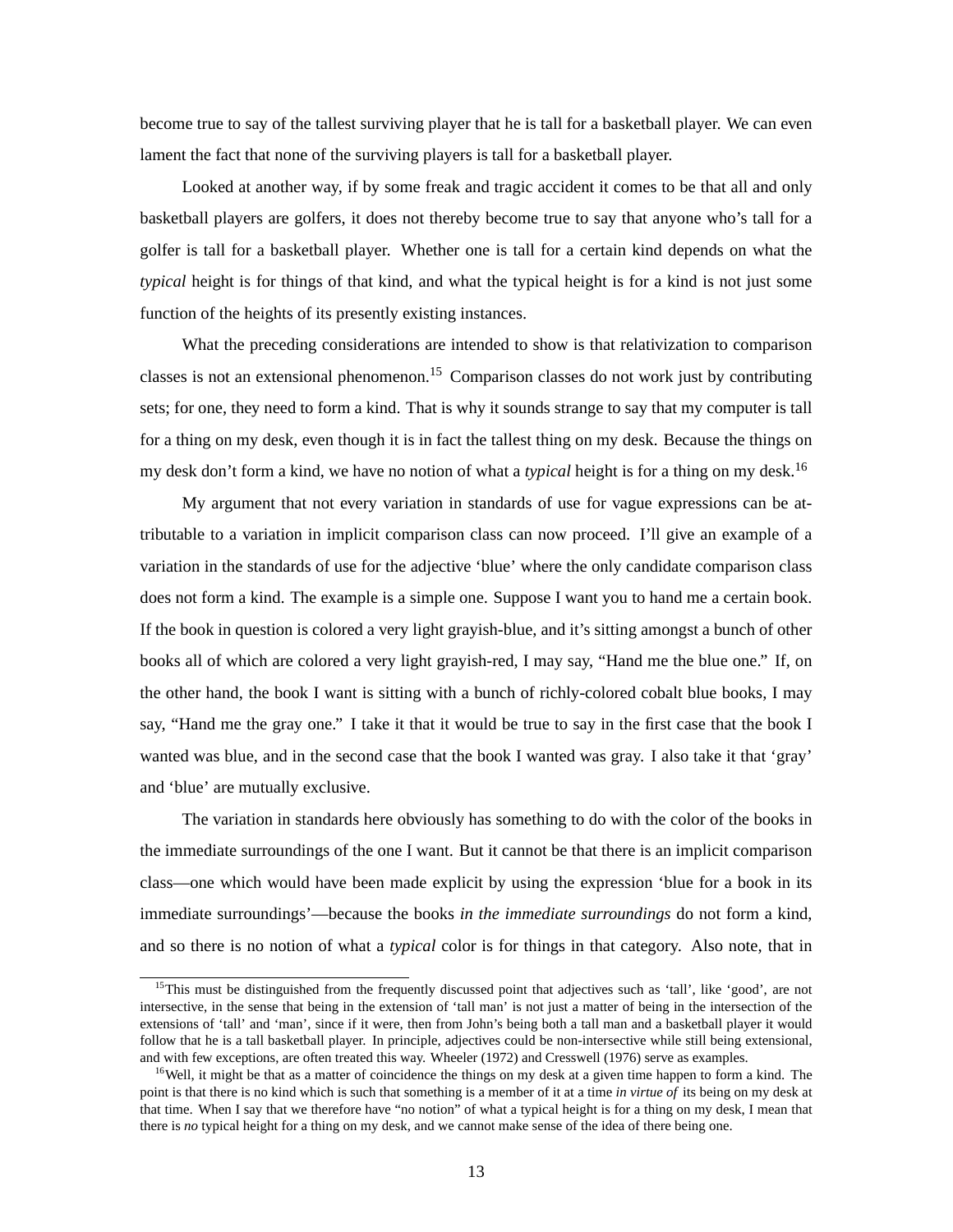large measure, it is *up to me* whether I say 'gray' or 'blue'. I have some leeway and my choice is not completely dictated by the color of the other books lying around.

As a side point, let me add that the reason it sounds strange to say, "That's blue for a book," is not that *books* (all of them) don't form a kind. They do. Rather it's because, although books form a kind, they come in such a wide array of colors, none of them more standard than the rest, that we have no notion of what a typical color is for a thing of that kind.

Returning to the main thread: we have some leeway in our standards of use for vague predicates; the variation in standards of use is not always attributable to a variation in comparison class; but still, we cannot use these predicates any old way we like.<sup>17</sup> What are the constraints? First, there are what we may call *clear-case* constraints. For each predicate, there will be only a limited range of cases which it will be permissible to count as positive instances. We can never use the word 'green' in such as way as to apply to the color of the sun. For each predicate there will also be a class of things which it will be mandatory to count as positive instances. No matter what standard is in place for 'blue', the predicate applies to the color of a clear afternoon sky. There will also be *relational* constraints for some predicates: Whatever standard is in place for 'tall', anything the same height as or taller than something that meets the standard itself meets the standard. A further sort of constraint will *coordinate* the standards in use for related predicates: Whatever standards are in use for 'rich' and 'poor', nothing can meet both, and it must be possible for something to meet neither. These three constraints together describe what the typical supervaluationist means by an "admissible" precisification of a vague predicate.

A fourth sort of constraint is what I call a *similarity* constraint. It is as follows: Whatever standard is in use for a vague expression, anything that is *saliently* similar, in the relevant respect, to something that meets the standard itself meets the standard; anything saliently similar to something that fails to meet the standard itself fails to meet the standard. Put another way, if two things are saliently similar, then it cannot be that one is in the extension of a vague predicate, or in its antiextension, while the other is not. If two things are similar in the relevant respect, but *not* saliently so, then it may be that one is in the extension, or in the anti-extension, of the predicate while the other is not. One reason for requiring that the similarity be a *salient* one is to block the absurd conclusions that would otherwise follow by sorites reasoning, since any two dissimilar things can be connected by a similarity-chain.

 $17$ The fact that the variation in standards is subject to constraints is one indication that we should not merely liken such variations to Donnellan-style cases of misdescription. Alice Kyburg and Michael Morreau (2000) offer a nice discussion of this point.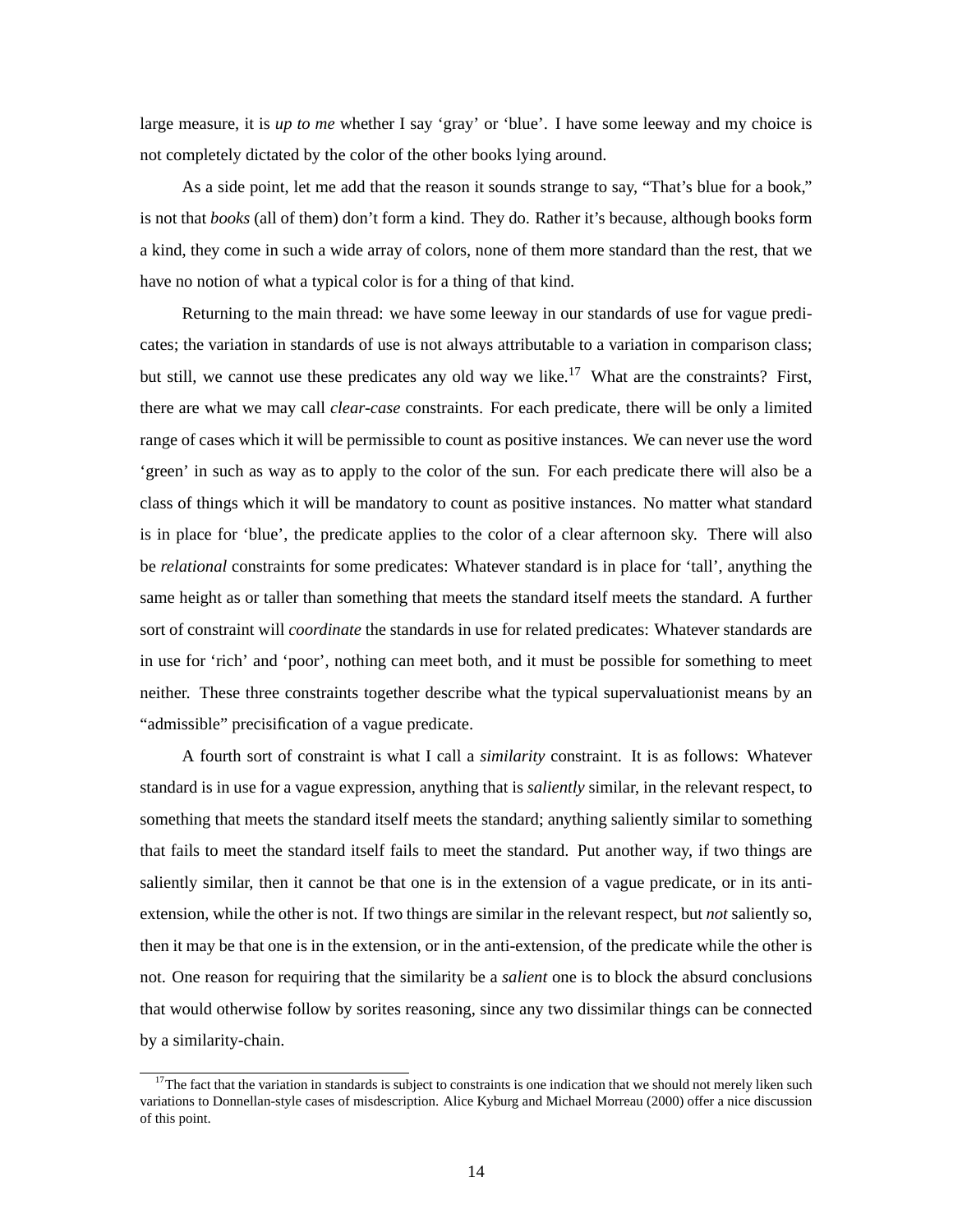The proposed constraints, then, fall into four categories: (i) Clear-Case Constraints, (ii) Relational Constraints, (iii) Coordination Constraints, and (iv) Similarity Constraints. Let me stress that these four types of constraint are being offered simply as *constraints*. It is not being suggested that they uniquely determine what standard of use for a vague expression must be in place in any given situation. I am merely claiming that the only standards of use that can be in place are ones that satisfy all the proposed constraints. It is also not being suggested that these constraints have any special *semantic* status—that they are constraints which would be known, even implicitly, by any competent speaker. In fact, in the next section I'll deny that the Similarity Constraint is purely semantic, and will propose instead that it is in part a consequence of the vagueness of our interests.

I take it that the first three constraints I proposed are uncontroversial. But it is probably not obvious what the justification is for the fourth constraint. For the moment I want to provide justification for the fourth constraint by showing that it conforms neatly to our use. Suppose we're in an airport, and there are two suspicious-looking men I want to draw your attention to. I'm describing them so that you can pick them out of the crowd. But I can't point—that would be too conspicuous. You ask me, "Are they tall?" If the men are not much over 5 11, then (depending on the heights of the people in their immediate surroundings) I may have some leeway in choosing to answer 'yes' or 'no'. But if, in addition, the two men are pretty much the same height—one is just noticeably shorter than the other—then the option is not available to me to say that one is tall but the other is not. Because the similarity of their heights is so perceptually salient—and now that you've asked me whether they're tall, also conversationally somewhat salient—I may not choose a standard that one meets but the other doesn't.

Another example, one that's slightly more far-fetched, is the following. Imagine an eccentric art collector who reserves one room for her paintings that contain just red pigments, and reserves another room for her paintings that contain just orange pigments. One day she is presented as a gift a painted color spectrum ranging from primary red on one end, to orange on the other. She resolves to cut the canvas in half. Now if she cuts without thinking, perhaps in a state of mad excitement because she is so eccentric, she will most likely cut in just the right place—by which I mean that once the halves are re-framed and hung, she will still be able to truly proclaim that her paintings containing just red pigments are in one room, and that her paintings containing just orange pigments are in another. Although the right-hand edge of the painting in the red room is extremely similar to the left-hand edge of the painting in the orange room, their similarity is not *salient*, so the boundary between red and orange may occur between them. If the decision about where to cut is labored, in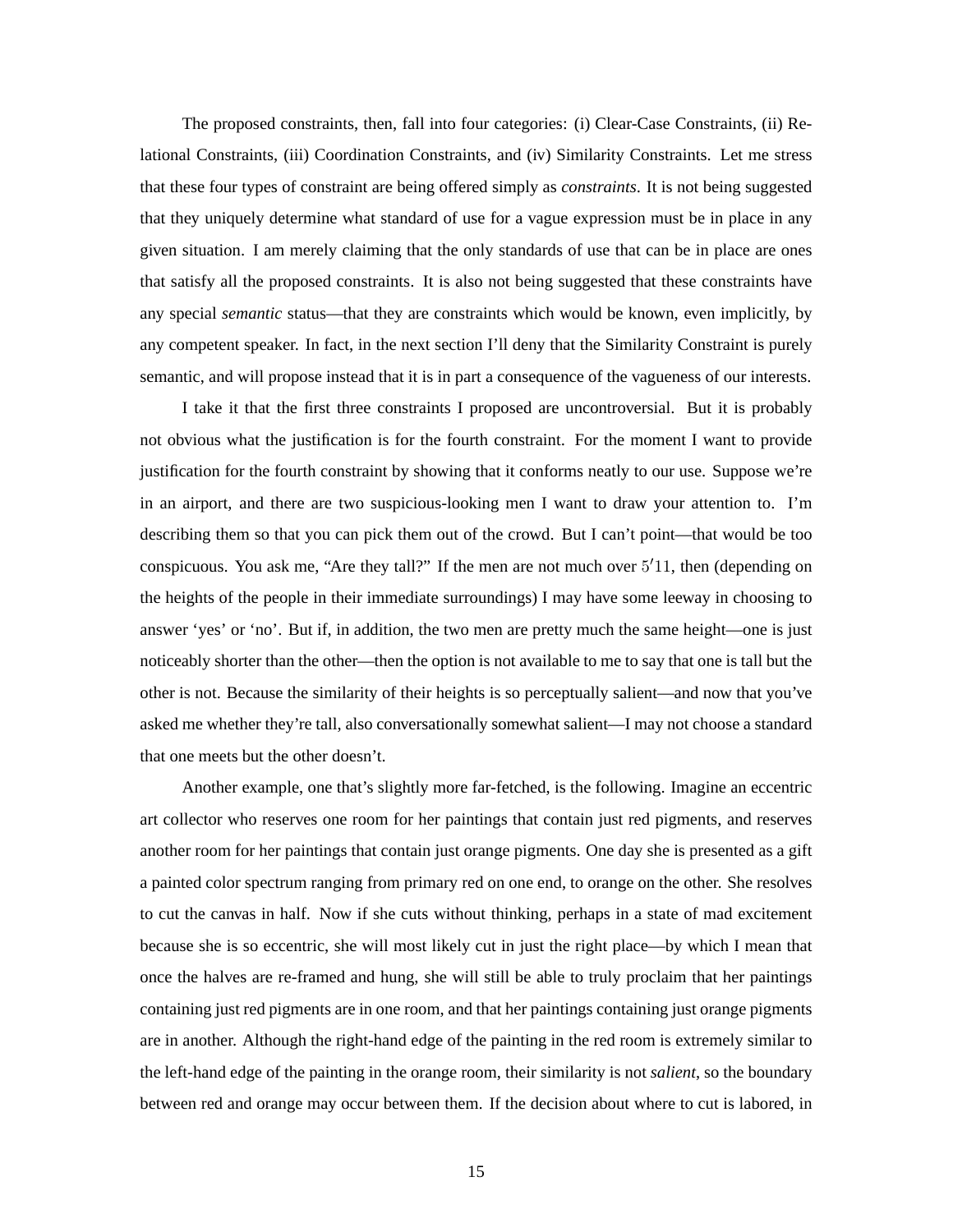contrast, the collector will likely find herself unable to locate the boundary between the red and the orange, the pigments on either side of any proposed cut being too similar—and when the decision is labored, *saliently* similar—for one to go in the red room and the other in the orange.

I think we can come up with lots of examples of this kind.<sup>18</sup> A teacher might divide up her third-grade class into two groups, according to height. One group is to constitute the A-league basketball team, the other, the B-league team. Even if the heights of the children form a relatively smooth curve, it seems that she can truly say, once the division has become established, that the tall students are on the A-league team and the rest are on the B-league team. It would be true to say this given the division she's actually made, and it would have been true to say this even if for auxiliary reasons she had made the division at a slightly different point.

The preceding examples are intended to provide support for the Similarity Constraint by illustrating that when, but only when, one can manage to abstract from or ignore the extreme similarity between two objects—that is when but only when their extreme similarity is not *salient*—the property one expresses in using a vague predicate is one which could be possessed by just one member of the pair. I concede that, despite the examples, the Similarity Constraint may still seem mysterious, even to those who at this point find it somewhat plausible. In the next section I'll give a fuller story about the notion of *salient similarity* adverted to in the Similarity Constraint, which will hopefully have the double effect of making it seem both more plausible and less mysterious.

For now, however, I want to continue with discussion of the bare bones account. In particular, I want to explain why, if the Similarity Constraint is descriptively correct, it provides the resources for answering the Epistemological and Psychological Questions. We have a universally generalized sorites sentence, for example the following:

•  $(\forall x)(\forall y)(x \text{ is tall } \& y \text{ is just 1mm shorter than } x \rightarrow y \text{ is tall})$ 

In answer to the Epistemological Question, we may say that although it cannot be the case that every instance of such a universal generalization is true, the reason that we are unable to say just which instance or instances of it are not true is that when we evaluate any given instance, for any particular  $x$  and  $y$  that differ in height by just 1mm, the very act of our evaluation raises the similarity of the pair to salience, which has the effect of rendering *true* the very instance we are considering. We cannot find the boundary of the extension of a vague predicate in a sorites series for that predicate, because the boundary can never be where we are looking. It shifts around. In answer to the Psy-

<sup>&</sup>lt;sup>18</sup>I must express a special debt to Diana Raffman's (1994) work for inspiring examples like these.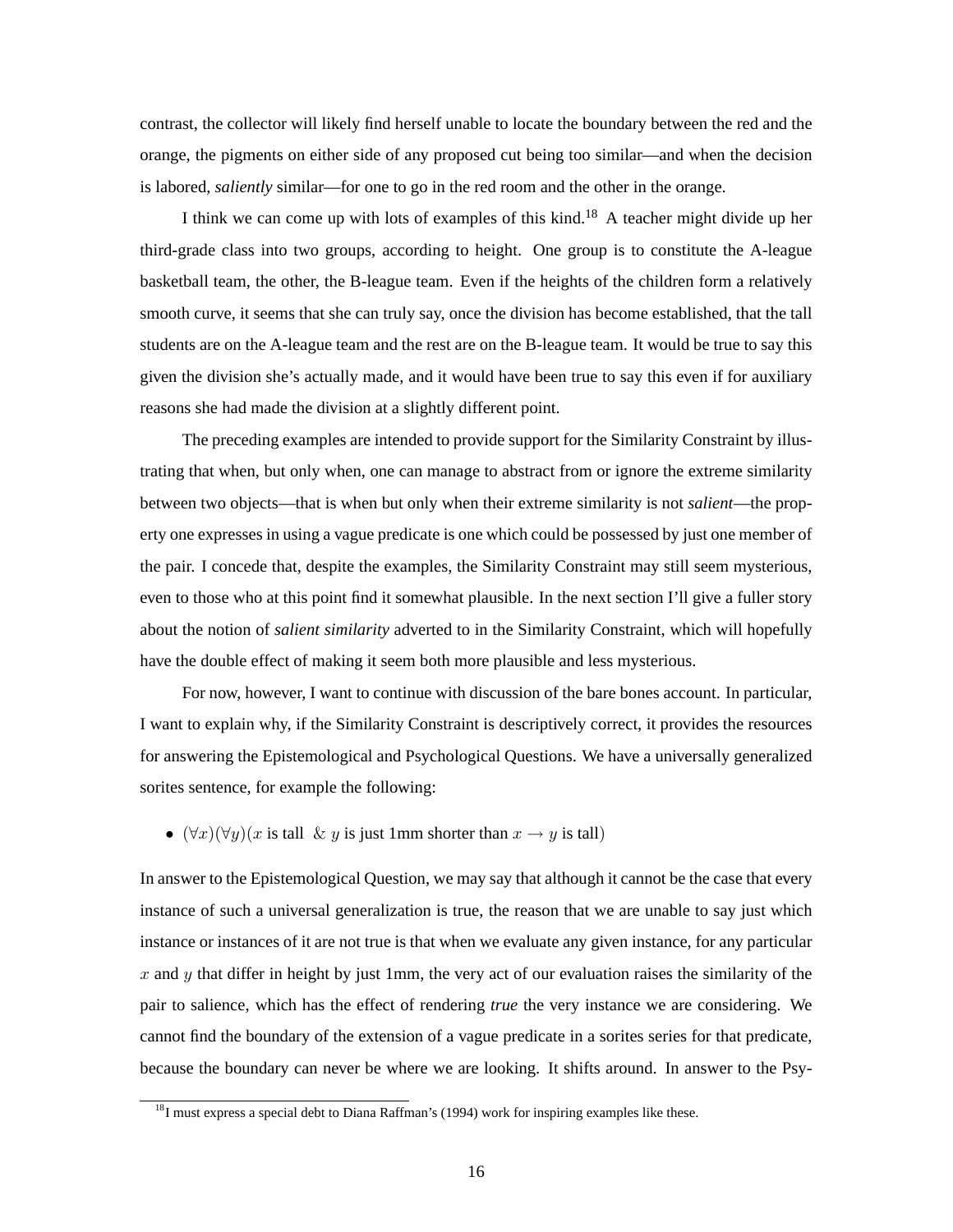chological Question, we may say that it is no wonder that we were so inclined in the first place to regard the universal generalization as true, given that any instance of it we consider is in fact true at the time we consider it.

The astute reader will no doubt have immediately noticed that my answers here presuppose bivalence in the sense that they do not follow from the Similarity Constraint *alone*, in absence of further semantic principles, unless bivalence is true. Let me explain. According to the Similarity Constraint for a given vague predicate  $F$ , when two things are not only very similar in the respect relevant for predications of F, but also saliently so, then if one is in the extension of  $F$  so is the other, and if one is in the anti-extension of  $F$  so is the other. This leaves open the possibility, if there are truth-value gaps, that saliently similar things may both be in the extension gap of  $F$ , which in turn leaves open the possibility, in absence of further semantic principles, that an instance of a sorites sentence involving such a pair will itself be neither true nor false. My answers to the Epistemological and Psychological Questions required, in contrast, that such instances would not be merely valueless but true, as they would be given only bivalence and the Similarity Constraint.<sup>19</sup>

While it is true that I am an adherent of bivalence, it is not the case that the bare bones solution is available only to those who accept bivalence. For example, a supervaluationist who is sympathetic to the account I've presented might hold (just as he does for the other three constraints I've discussed) that the Similarity Constraint acts as a constraint not only on the actual, partial extensions of vague predicates, but also on the precisifications of them that are operative in his truthdefinition. To see how this would work, let us suppose that  $a$  and  $b$  are saliently similar in respect of height, and that  $a$  is the taller of the two. Given the Similarity Constraint, they are either both in the extension of 'tall', both in the anti-extension of 'tall', or both in its extension gap. Whichever one of these obtains, the conditional 'a is tall  $\rightarrow b$  is tall' turns out to be supervaluationally true. For given the Similarity Constraint on precisifications, there will be no admissible way of drawing precise boundaries for 'tall' that divides the two. That is, on every admissible precisification of 'tall', either  $a$  and  $b$  are both in the extension of 'tall', or they are both out. Thus in every admissible precisification, the conditional 'a is tall  $\rightarrow b$  is tall' is classically true, and hence the conditional is supervaluationally true. Thus the very answers to the Epistemological and Psychological Questions that follow from the Similarity Constraint, given acceptance of bivalence, are also available to the sympathetic supervaluationist.

<sup>&</sup>lt;sup>19</sup>Well, even that is not completely accurate. I am also presupposing that we have some relatively standard interpretation for the conditional, though not necessarily a material interpretation.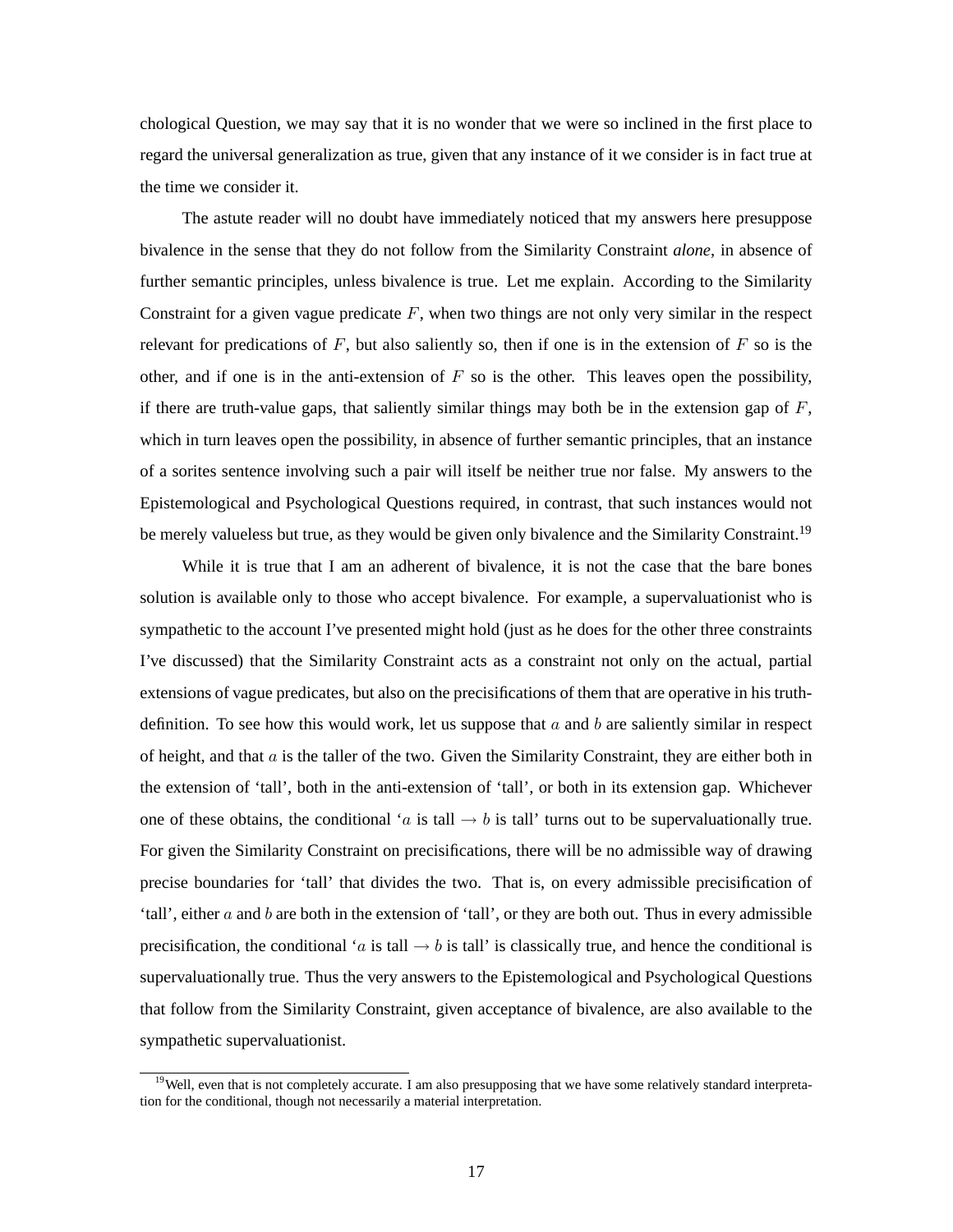I am not the first to propose that something like what I'm calling the Similarity Constraint is both descriptively correct and of use in solving the sorites. Kamp (1981) and Soames (1999), for example, also propose that the similarity of two objects can in special circumstances prevent the extension-boundaries of a vague predicate from occurring between them. Kamp and Soames differ from me, however, in respect of what those special circumstances are. The difference might be paraphrased as follows: while I propose that similar things cannot be divided by an extensionboundary for a vague predicate when their *similarity* is salient, Kamp and Soames propose that similar things can't be divided by an extension boundary for a vague predicate when it is salient that one of them is in the extension or that one of them is in the anti-extension of the predicate. The repeated use of the word 'salient' here should not be given too much weight, however; it was merely intended as a useful way of bringing out the contrast. A more accurate way of expressing the similarity constraint these two adopt is as follows: if a and b are sufficiently similar and ' $Fa$ ' is "taken for granted by the participants in the discourse," then ' $Fb$ ' is true (Kamp); if a and b are sufficiently similar and  $\alpha$  is "explicitly characterized" as falling under  $F$ , and "other conversational participants accept this," then  $Fb'$  is true (Soames).

A key difference between Kamp's and Soames's version on the one hand, and mine on the other, occurs in a situation in which it is part of the background of a conversation (in either Kamp's or Soames's sense) that  $\alpha$  falls under  $F$ , but the similarity of  $\alpha$  and  $\beta$  is *not* salient. In such a situation, given Kamp's and Soames's proposed constraint,  $b$  is in the extension of  $F$ , while given my proposed constraint it need not be. My proposal seems preferable in its handling of cases discussed above, like that of the eccentric art collector, or of the third grade teacher who must divide her class into two basketball teams. Suppose that the collector is in her orange room, and is explaining to a guest that she hangs her paintings containing just orange pigments in that room, and that her paintings containing just red pigments are hung in another. Suppose also that they are examining the redder edge of the orange half of the spectrum, and that enough conversation has taken place so that it is now part of the background of the conversation, in whatever sense, that 'orange' is being used in such a way so as to apply to that redder edge. The similarity of that edge to the more orange edge of the other half in her red room is not at all salient. We may suppose that it has been years since the art collector has been in her red room or even thought about the fact that there is another half of the spectrum hanging there. The guest is not even aware of the existence of another half. Given my constraint, what the collector says to her guest can be true. Given Kamp's and Soames's constraint, it cannot.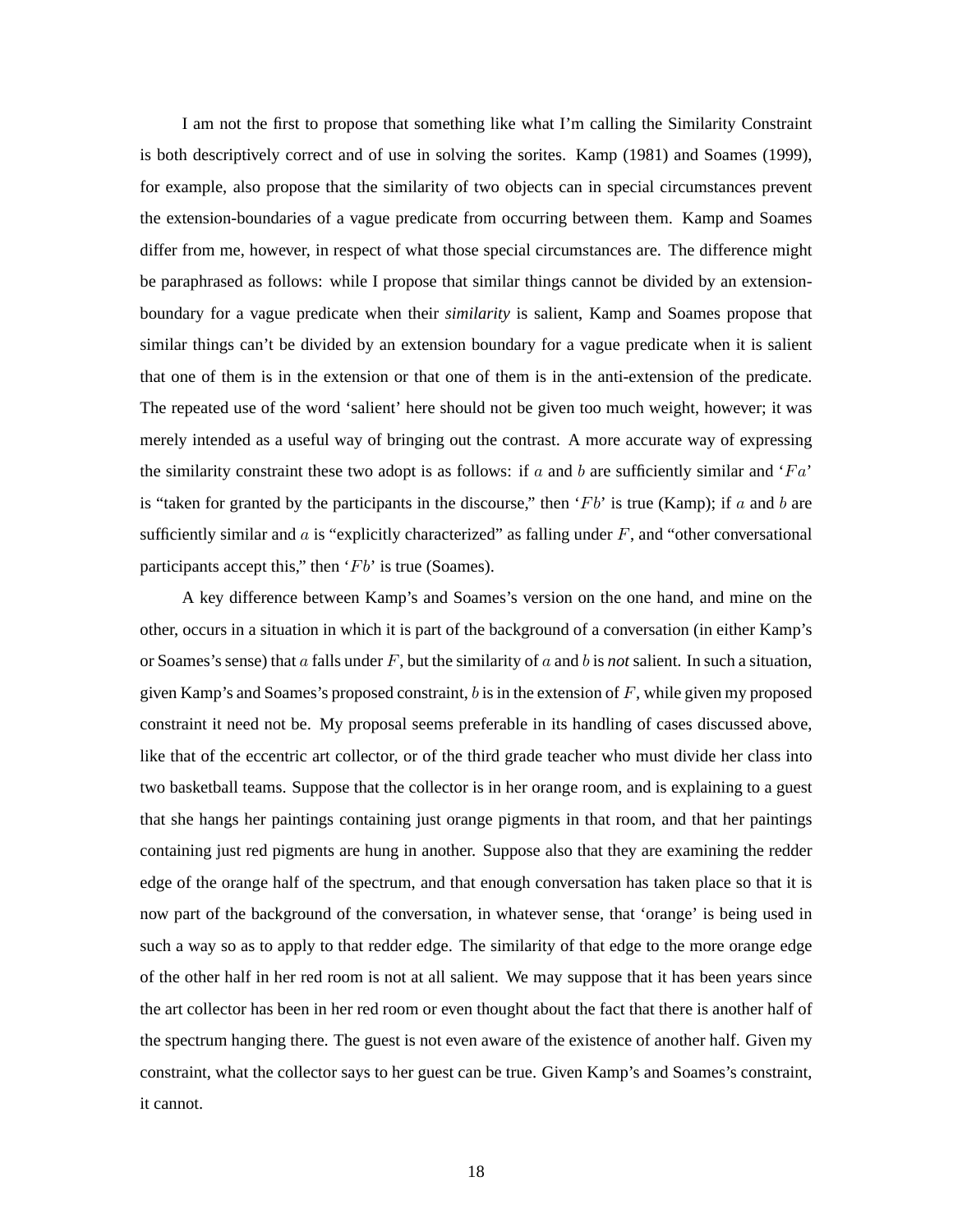Let's put this difference aside however. What's of greater interest here, given that Kamp and Soames each reject bivalence and that neither adopts supervaluation semantics, is how they put their own versions of the similarity constraint to use in solving the sorites paradox in a way that explains our initial temptation to regard sorites sentences as true. On this question they diverge. On Kamp's view, every instance of a sorites sentence is in fact true, in *any* context. The result is achieved by adopting a semantics for the conditional that is not truth-functional. A conditional is on this view true in a context  $c$  just in case either its antecedent is false in  $c$ , or its consequent *would* be true in the context that would result from  $c$  by incorporating the antecedent of the conditional into the background of  $c$ . This combined with Kamp's version of the similarity constraint—whenever  $a$  and b are similar and 'Fa' is part of the background, 'Fb' is true—has the effect of verifying, in every context, every instance of a sorites sentence.<sup>20</sup>

Soames in contrast adopts a straightforward truth-functional semantics for the connectives, that given by the strong Kleene truth tables, according to which a conditional with a valueless antecedent and consequent is itself valueless. Now if vague predicates have extension gaps, both Soames's version and my version of the similarity constraint allow for the possibility that similar objects may both be in the extension gap of a vague predicate, even if their similarity is salient. Thus if Adam is just 1mm taller than Bert, and this extreme similarity between their heights is not only known but salient, it may still be, given the strong Kleene tables, that the sentence 'If Adam is tall, then Bert is tall' has no truth value. The answer I offered to the Psychological Question is therefore not available to Soames.<sup>21</sup> For I had proposed that our inclination to accept sorites sentences and our inability to say just which instance or instances of them are not true is explained by the fact that any instance we consider is, as we consider it, in fact true. Soames, also concerned to answer the Psychological Question, proposes instead that the explanation for our initial attraction to sorites sentences is that we *mistake* them for true *meta-linguistic* principles, namely, those principles that give expression to his version of the similarity constraint.<sup>22</sup>

Soames's explanation requires for its force that the truth of these meta-linguistic principles

<sup>&</sup>lt;sup>20</sup>We should be wary of this result—that the collection of conditionals ' $F(i) \rightarrow F(i+1)$ ' can be jointly true given also that Kamp wants to maintain Modus Ponens as a valid rule of inference, and also that he does not adopt a nihilist position along the lines of that advocated by Peter Unger (1979). In order to avoid the apparent incompatibility of such a combination of views, Kamp proposes a non-standard conception of validity. I refer the reader to Kamp's essay (Kamp 1981) for details. See especially p. 260f.

 $21$ Soames and I do give the same answer to the Epistemological Question, however. We both say that we cannot discover exactly which instance or instances of a given sorites premise are not true, because that would require locating the boundary (or boundaries) in a sorites series for the given vague predicate. But this is something we cannot do, since the boundary (or boundaries) can never be where we're looking.

 $22$ See p. 215 (Soames 1999).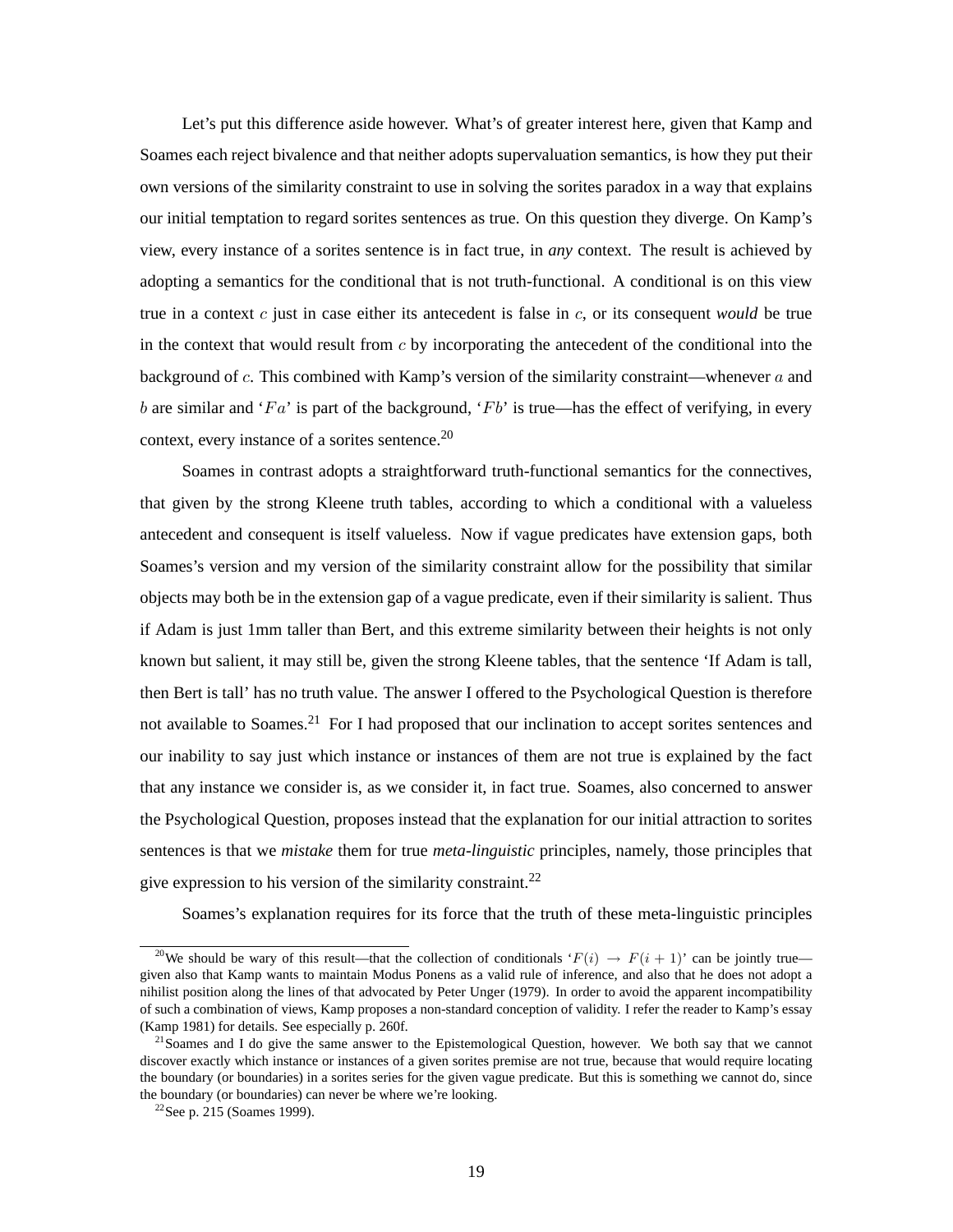is something known to us all. I gather that Soames is thinking of his version of the similarity constraint as being a feature of the *meaning* of a vague predicate, and that therefore we would know, at least implicitly, that similarity constraints are true in virtue of our being competent speakers. Whether similarity constraints have this sort of semantic status is something which should be open to question, however. As I further develop my own view in the next section, I'll suggest that this is precisely not the case—that similarity constraints are empirical truths, made true, at least in part, because we have the kinds of interests that we do.

My reason for discussing the views of Kamp and Soames here is not merely to explain how my own view compares to others related to it, but rather, in so doing, to emphasize that something very much like, if not exactly like, the bare bones solution to the sorites is available to those with a variety of semantical and logical commitments, and that in particular, it is neutral with respect to the question of bivalence.

I should mention two other philosophers whom I think of as being in the bare bones camp, even though their views go well beyond the skeletal account offered here. Unfortunately, my remarks must be briefer than I would like. Diana Raffman employs something like a similarity constraint for vague predicates in her solution to the sorites paradox. On her view, there is a true object-language principle, which she calls  $\{IP^*\}$ , expressed as follows for the specific case of the predicate 'looks red': "for any n, if patch  $\#n$  looks red then patch  $\#(n+1)$  looks red, *insofar as*  $\#n$ *and*  $\#(n+1)$  *are judged pairwise*" (Raffman 1994, p. 47). On Raffman's view, as on Soames's, our inclination to accept sorites sentences is explained by a proposed tendency to mistake them for distinct but related claims—in Raffman's case, for the true claim IP\*.<sup>23</sup> In one way, my own Similarity Constraint seems more closely related to Raffman's version than to either of Kamp's or Soames's, in that it seems that on Raffman's view the *salience* of a given similarity (in her case, perceptual salience) is doing the crucial work.

Jamie Tappenden's (1993) view is a more distant relative, but still, something like a similarity constraint plays a central role in his account of the sorites. Tappenden, who also admits truth-value gaps, proposes that if two objects are sufficiently similar (whether or not that similarity is salient) then the standards in use for a vague predicate  $F$  must not be such as to place one of the objects in the extension of  $F$  and the other in its anti-extension. (Extension/Gap and Gap/Anti-extension pairs of assignments are both fine.) Given also his acceptance of the strong Kleene tables, the

<sup>&</sup>lt;sup>23</sup>See p. 47 of "Vagueness Without Paradox" (Raffman 1994) and also nt. 18 of "Vagueness and Context-Relativity" (Raffman 1996).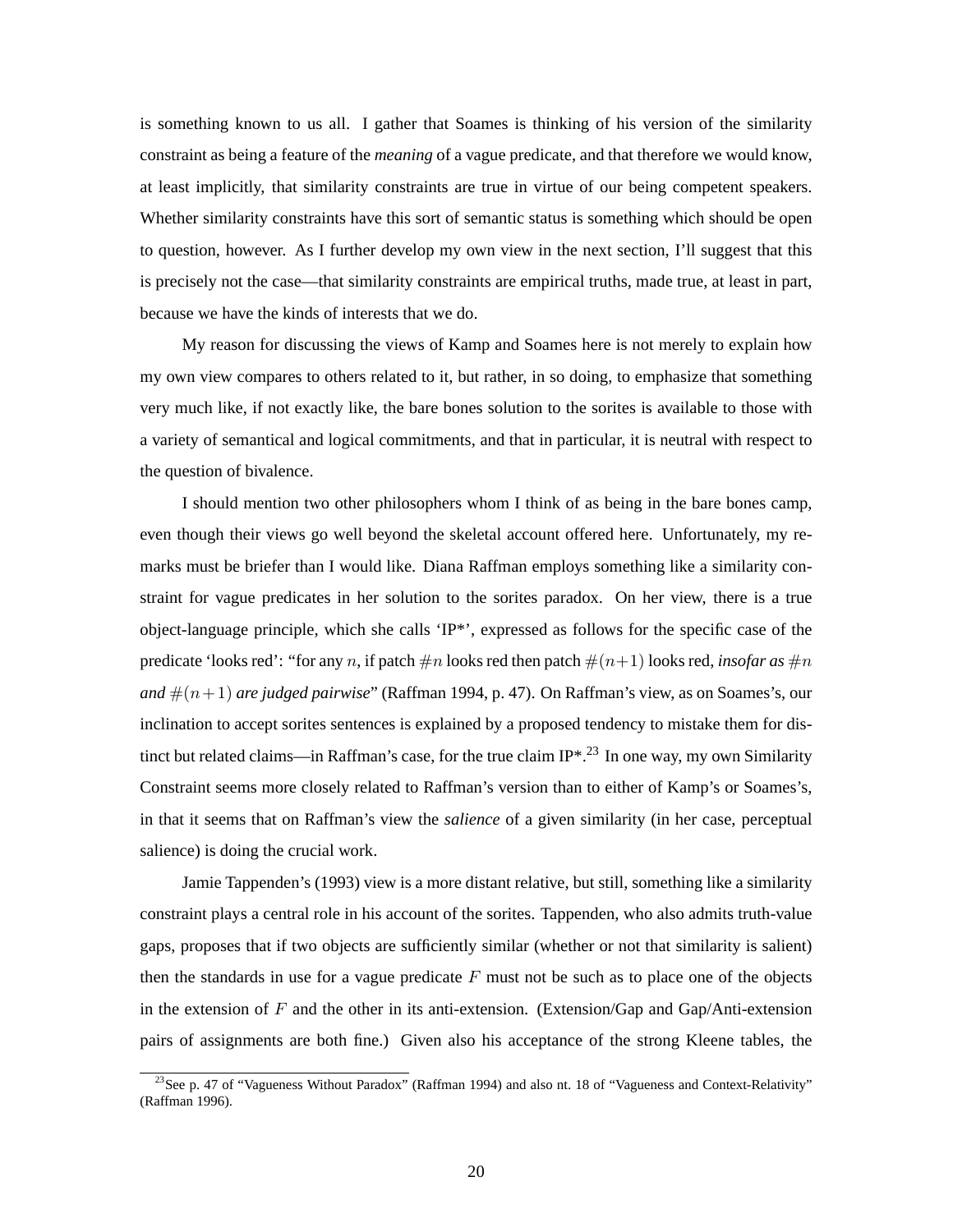inadmissibility of using such standards amounts to the inadmissibility of using a vague predicate in such a way as to render a sorites sentence for it *false*. This privileged status, *inadmissible to falsify*, is argued to support a special kind of speech act which Tappenden calls 'articulation'. The point of articulating a sentence is to get someone to stop or refrain from using a vague predicate in an inadmissible way, where one way to use a vague predicate inadmissibly is to use it in a way that does not conform to Tappenden's version of the similarity constraint. Tappenden explains our inclination to accept sorites sentences by claiming that since, though untrue, they are articulable, we may be warranted in uttering them; we mistake our good reason for uttering sorites sentences as reason to believe them.<sup>24</sup> One problem for the account is that sharp-boundaries claims (also not true according to Tappenden) turn out to have the same privileged status as sorites sentences. Something other than *articulability* is required to explain the difference in our attitudes toward such sentences.

I want to conclude this section with some remarks about the respects in which the bare bones account is bare-boned. I have emphasized that the account is neutral on the question of bivalence. It has also been silent about how exactly to cash out the notion of *salience* that has been used so freely. We should probably think of the occurrences of 'salient' and its cognates as they've occurred here as just a peg on which to hang some more substantive theory, which I aim to provide. The account presented so far is also bare-boned in another respect: it is neutral about how the variation in standards of use for vague predicates should be characterized semantically. In particular, it has been left open just how much of this variation should be thought of as arising from *context-dependence*. Let me explain. When I say that the standards of use for a predicate like 'tall' can vary, I mean that the extension of 'tall' can change from occasion to occasion, *even if the heights of everything remain stable*. When I say that the standards for 'expensive' can vary, I mean that the extension of the predicate can vary, *even if the costs of everything remain stable*. Given that the extensions of vague predicates can vary in this way, we might want to say that every such variation points to a change in context. One idea might be that 'tall' always expresses an intrinsic property, one which whether a thing has it depends only on that thing's height. Another idea might be that 'tall' always expresses a relational property, one which whether a thing has it depends only on how that thing's height compares to the height of certain other things. Either way, if the extension of 'tall' can vary even as the heights of *everything* remain stable, this could only be because 'tall' was context-dependent—because it expressed different properties on different occasions.

 $24$ See  $\S5$  (Tappenden 1993). I should add that Tappenden's account, though it does offer an answer to the Psychological Question, furnishes us with no answer to the Epistemological Question.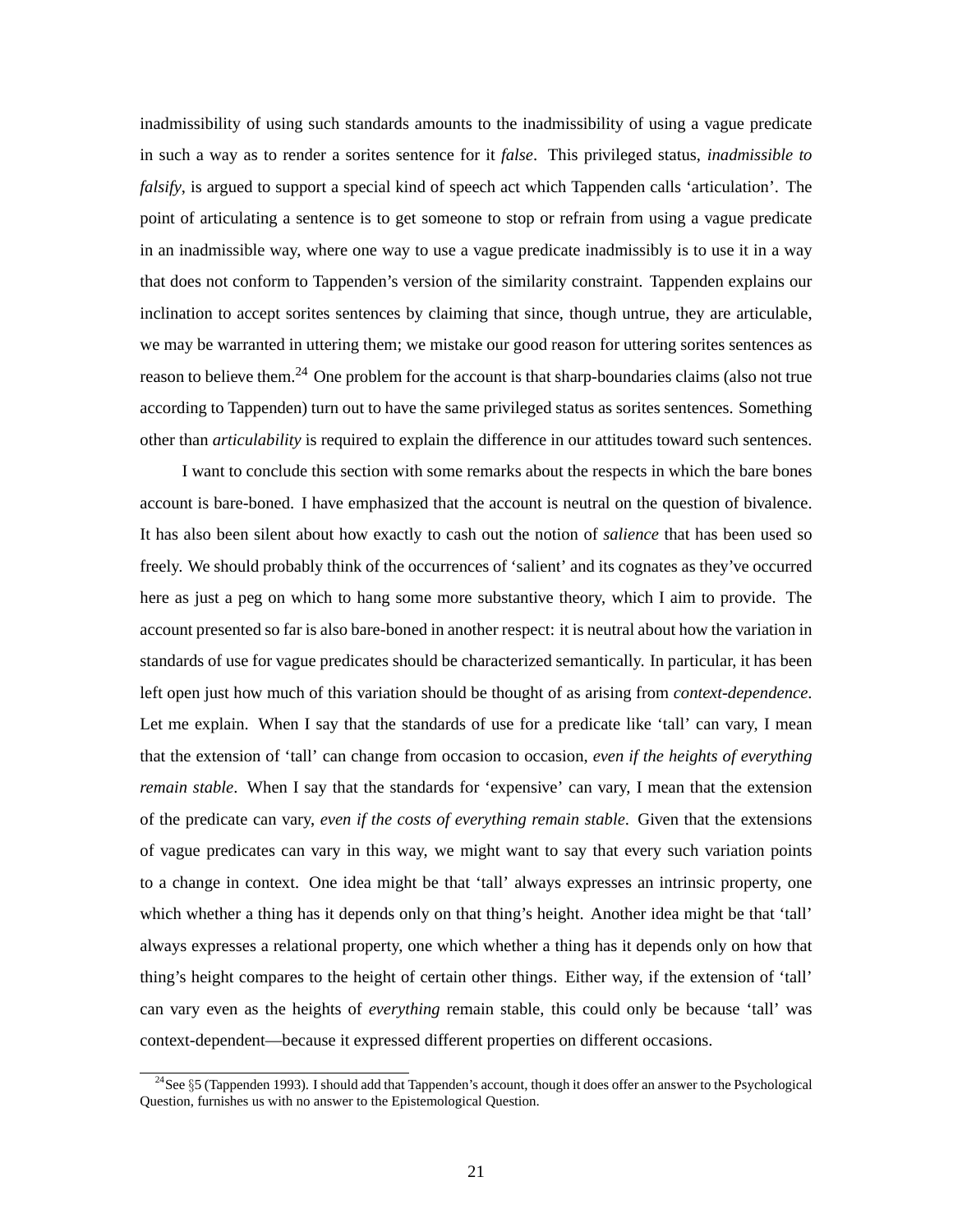We should not assume off the bat, however, that 'tall' does express a property possession of which depends *only* on heights. It is possible that the predicate could express the same property from occasion to occasion, and that the reason the extension may change as the heights of things do not change is that the property expressed context-invariantly by 'tall' is a property which is such that whether a thing has it depends not only on heights, but on other things as well. I will go on to propose that despite the constant changing of standards of use for vague predicates that is dictated by the Similarity Constraint, there is much less context-dependence than one might have initially thought would be a consequence of the bare bones view.

#### **IV. Vague Expressions are Interest-Relative**

The second layer of my solution to the sorites rests on a certain view about what predications involving vague expressions mean. Let me illustrate the view by means of examples. I propose that

• That car is expensive

is to be analyzed as meaning:

• That car costs a lot,

which in turn is to be analyzed as meaning:

• That car costs significantly more than is typical.

Similarly, 'John is tall' is to be analyzed as meaning 'John has a lot of height', which is in turn to be analyzed as meaning 'John has significantly more height than is typical'. This sort of analysis is extended also to cases involving explicit relativization to a comparison class as follows: 'Mickey is old for a mouse' is to be analyzed as meaning 'Mickey has a lot of age for a mouse' which is in turn to be analyzed as meaning 'Mickey has significantly more age than is typical for a mouse'.

I do not want to try to get too specific about exactly what sense of 'analysis' is being assumed here. Suffice it to say, for the time being, that when I say that 'John is tall' is to be *analyzed* as meaning that John has significantly more height than is typical, I intend to be making a claim about what type of property it is that we attribute to John when we say that he is tall. In particular, I intend to be claiming that the property thereby attributed to John is not an intrinsic property, but rather a relational one. Moreover, it is not a property the possession of which depends only on the difference between John's height and some norm, but also on whether that difference is a significant one. I take it that whether or not a difference is a significant difference does not depend only on its magnitude, but also on what our interests are. (Exactly whose interests are at issue is a delicate question, which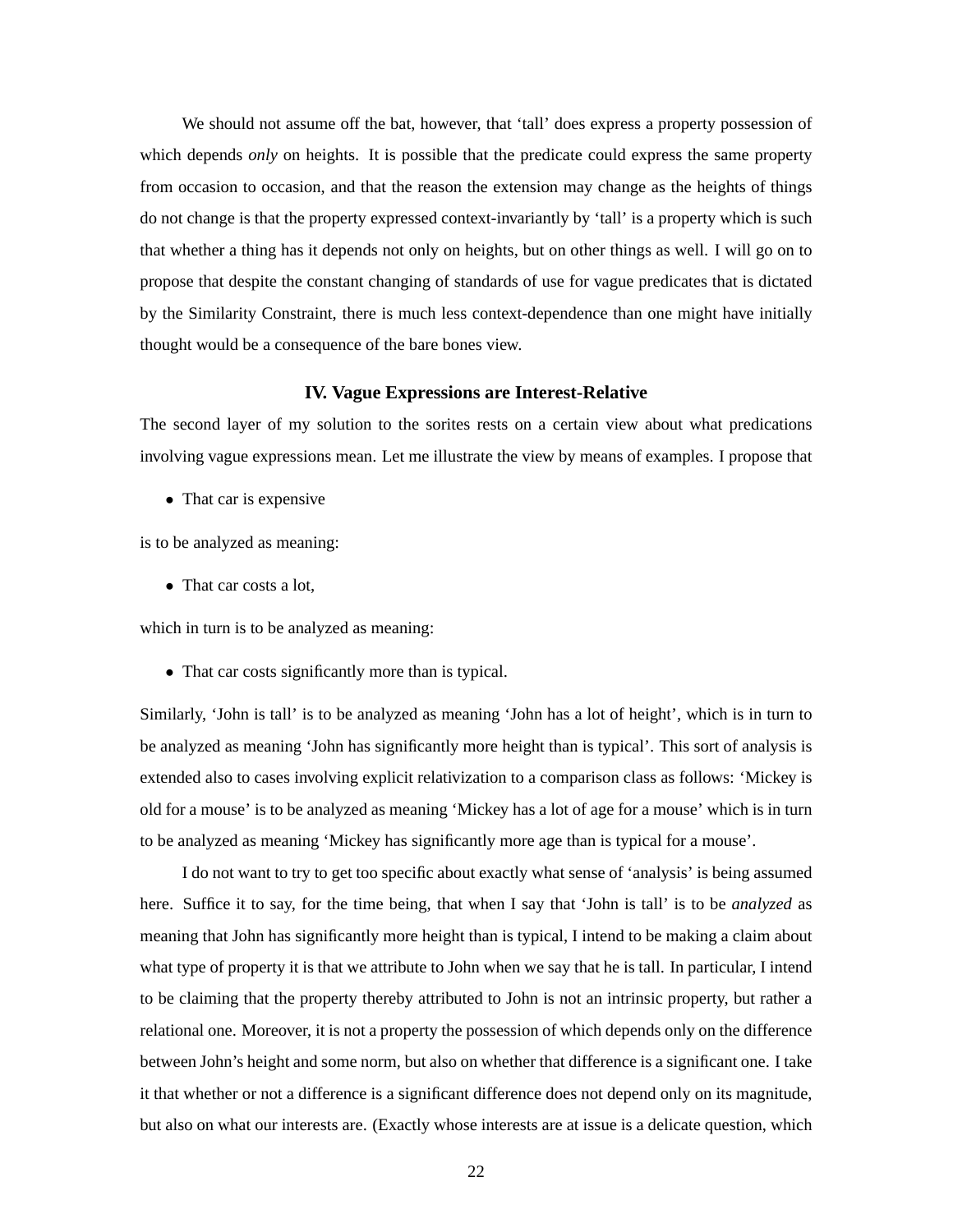I'll try to ignore as much as possible.) The central claim of this section, indeed of the paper, is that if this interest-relative analysis is correct, then the Similarity Constraint, and the bare bones solution along with it, drops out as a consequence.

I should first say a few words about my analysis of 'a lot' as meaning 'significantly more than is typical'. There is actually quite a bit more complexity to the issue. Sometimes 'a lot' can mean 'significantly more than is typical'. But other times it can mean 'significantly more than is wanted or needed'. And also it can mean 'significantly more than is expected'. I feel sure that even these options are not exhaustive. It seems to me we need the 'typical' meaning for a case like the following. I am throwing a huge party. I know that there are going to be at least a hundred people coming. I have already done some shopping for the party, in particular, I have already stocked my refrigerator with beer. My friend Linda comes over to help with the preparations, and upon opening my refrigerator proclaims, "Wow! That's a lot of beer." Now, I have a normal size refrigerator there are at most one-hundred bottles in there. This is not enough beer for the huge party I'm throwing, and Linda knows this. Still, it is appropriate for her to say that there is *a lot* of beer in the refrigerator, because it is significantly more beer than one typically finds in a refrigerator.

The reason we cannot end the story there, however, is that analyzing 'a lot' as meaning 'significantly more than is typical' is not going to work for other sorts of cases. For example, it is both typical and expected that supermarkets will always have *a lot* of milk in stock. If 'a lot' just meant 'significantly more than is typical', then we could not say of our local supermarket that it has a lot of milk in stock, since the amount of milk it has in stock is a completely typical amount for supermarkets to have. Here I think that when we say that the supermarket keeps a lot of milk in stock, we mean something like: it stocks significantly more milk than will be wanted or needed by shoppers on any given day. We cannot extend this proposal back to the beer case, however, since as I said, it is going to be a huge party, and I do not have *enough* beer for it.

What about a case like this: we're driving through Iowa, and suddenly we come upon a huge field of corn. We can see that the field stretches for miles. I say, "Wow, that's a lot of corn." Now it is not the case that I mean here that that's significantly more corn than is typical. We are in Iowa after all. Nor do I mean that it's significantly more than is wanted or needed. It's a big country, and we need a lot of corn. My exclamation, "Wow, that's a lot of corn" is my way of expressing some surprise—there is significantly more corn than I expected to come upon at that moment.

I want to stress that, despite these considerations, I am not wedded to the idea that 'a lot' is ambiguous. Perhaps it could be argued that the 'typical' meaning for 'a lot' really is sufficient, given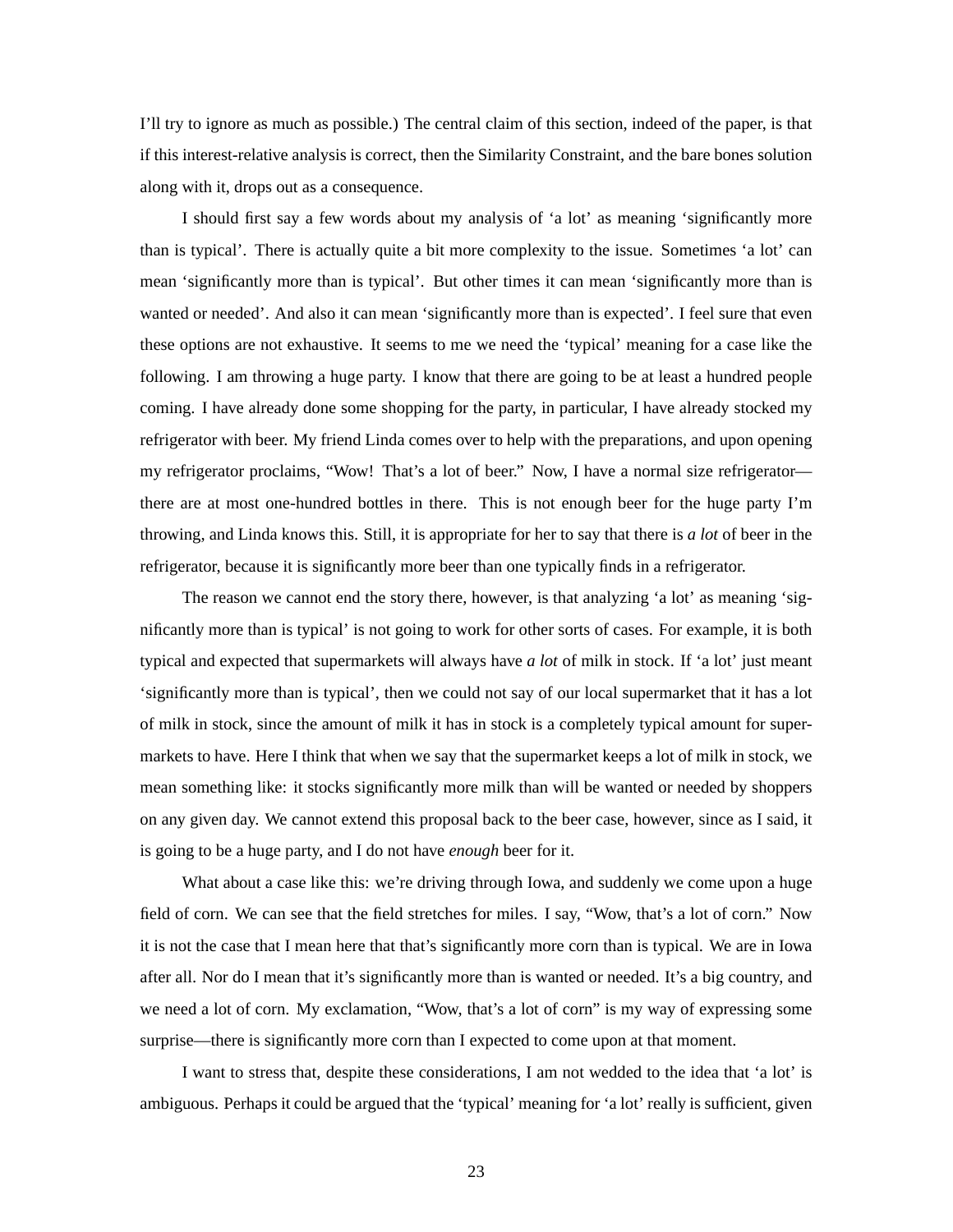some pragmatic considerations, to handle cases of the types I've discussed. The crucial feature of what I've said for my purposes here, is that 'a lot' means '*significantly* more than some norm'. Clearly, there is more than one kind of norm. It seems equally clear that the different uses of 'a lot' discussed above should in some way or another be accounted for as resulting from a difference in the kind of norm involved. Whether 'a lot' should therefore be deemed ambiguous or contextdependent is a highly theoretical and largely theory-internal question which it seems to me could be plausibly answered either way.

Nevertheless, if vague expressions are to be analyzed as I've proposed, then we should expect that, like 'a lot', they could be used in ways that involve different norms on different occasions. Consider the expression 'old for a dog'. Here we have a vague adjective explicitly relativized to a comparison class. On my proposal, the expression is to be analyzed as meaning 'has significantly more age than is typical for a dog'. (Henceforth, 'typical' is to be understood as making reference to some or other norm.) Suppose that Fido is fourteen years old and Rover is twenty years old. Someone who says that Rover is old for a dog may be making a remark about his extreme longevity, while someone who says that Fido is old for a dog may be merely remarking that he is in his old age. This is to be explained, on my view, by a variation in norm. Rover, the twenty-year-old, has significantly more age than is the norm for a dog to attain; while Fido, the fourteen-year-old, has significantly more age than some different kind of norm for a dog, one that's much harder to articulate, but which perhaps concerns the peak age of good health.

There are also norms of expectation. This is what explains why it can be appropriate for me to say, when I see my young nephew for the first time in months at a family gathering, "Derek, you're so *tall*." It can be appropriate for me to say this even though I know that my nephew has always been and still is short for his age. What I am saying is that he has significantly more height than I expected him to have, given what his height was the last time I saw him.

Let us now shift our attention away from that feature of my proposal which has it that predications involving vague expressions involve reference to some norm, and turn our attention to the feature I am most concerned with, namely, that in claiming that someone is tall for a ten-year-old, for example, we are claiming that he has *significantly* more height than some norm for ten-year-olds. I want now to proceed with my central claim that if this is correct, the Similarity Constraint drops out as a consequence. The argument rests on the idea that two things that are qualitatively different in some respect, even when they are known to be different, can nonetheless be the *same for present*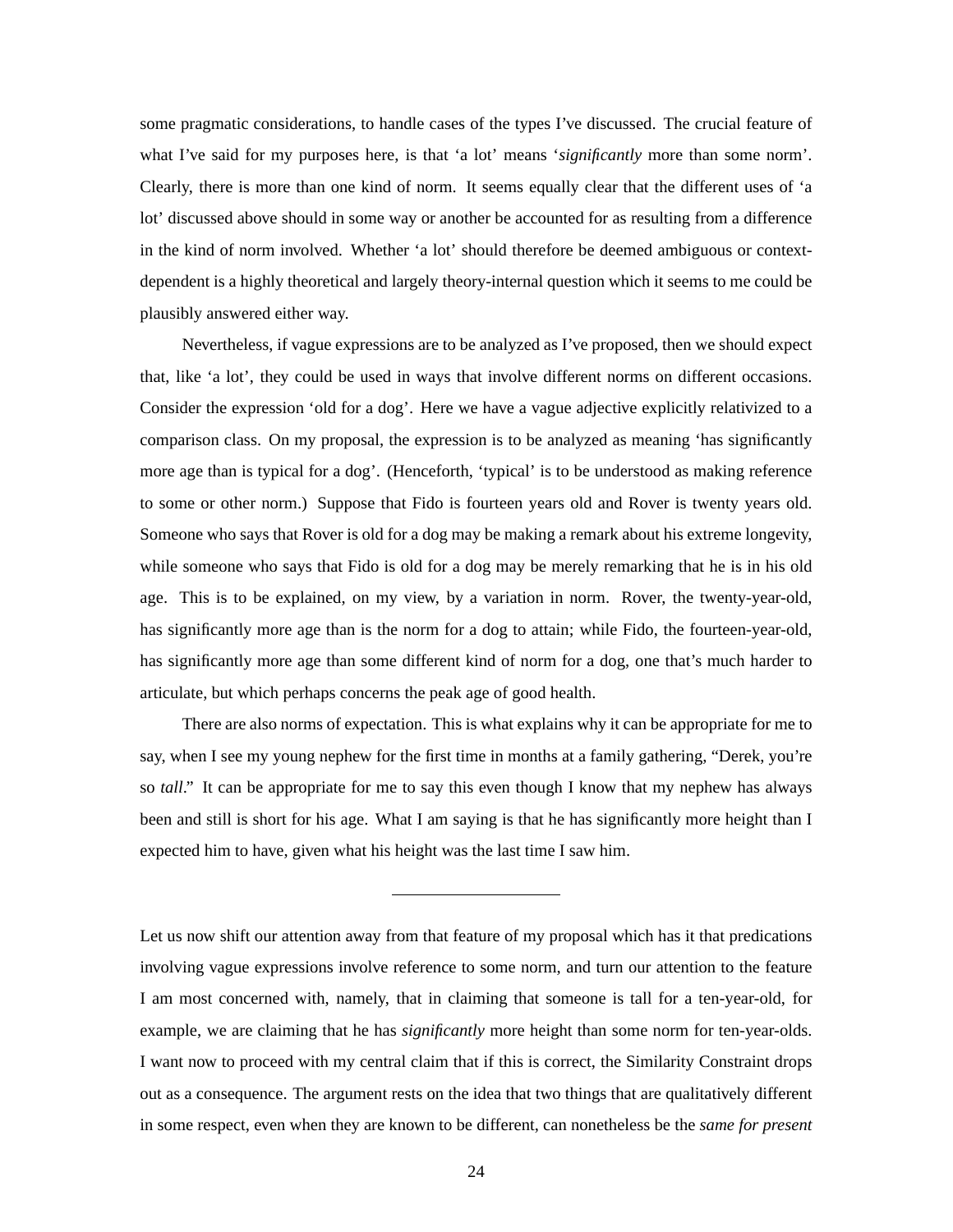*purposes*. What I claim is that if two things are the same for present purposes, in respect of height say, then one can have *significantly* more height than is typical if and only if the other does. Given my proposed analysis of 'tall', it follows that when two things are in respect of height the same for present purposes, one is in the extension of 'tall' if and only if the other is. What's required, if the Similarity Constraint is to follow, is that two things come to be the same for present purposes when they are not only very similar, but when also their similarity is in some sense salient—in particular, when it is being actively considered.

Often it is appropriate to say of distinct but very similar things that they are the same for present purposes. For example, suppose a small child is watching me make a pot of coffee and, thinking she is being helpful, points out that a couple of grains have spilled from my coffee scoop. She assumes that the coffee scoop is a measuring device rather than a tool for convenient transfer, and so mistakenly concludes that this is an exact science. When she then wonders why I don't bother to replace the grounds I've spilled, I might explain to her that there is no need because the two amounts are the same for present purposes. Assuming that it is indeed *true* that the two amounts are the same for present purposes, this cannot entail that for present purposes: it is true that the two amounts are the same. It is false that the two amounts are the same, and my purposes cannot alter that fact. To say that the two amounts of coffee are the same for present purposes is to say that as far as my coffee-making purpose is concerned, the two amounts might as well be the same; my coffee-making purpose permits me to behave as if the two amounts were the same, since the purpose is in no way thwarted by my behaving as if they were the same.

Although my coffee-making purpose permits me to behave as if the two amounts are the same, what really makes the two amounts the same for present purposes is that my interests on the whole *require* me to behave as if the two amounts were the same. The reason for the requirement is that in addition to having an interest in getting a decent amount of coffee made, I also have in interest in doing this efficiently. Because of my interest in efficiency, there is some cost associated with measuring out the coffee grains precisely, and also some cost associated with taking the time to replace a few spilled grains. The cost of discriminating between the two amounts of coffee at hand clearly outweighs the benefits of discriminating between them, since even though I always prefer greater caffeine intake to less, I would be unlikely to notice, much less care a lot about, the differential effect if any these two amounts would have on me. From this point on, I will say that two things are the same (in a certain respect) for present purposes when the cost of discriminating between them (in that respect) outweighs the benefits. In saying this, I am not making a claim about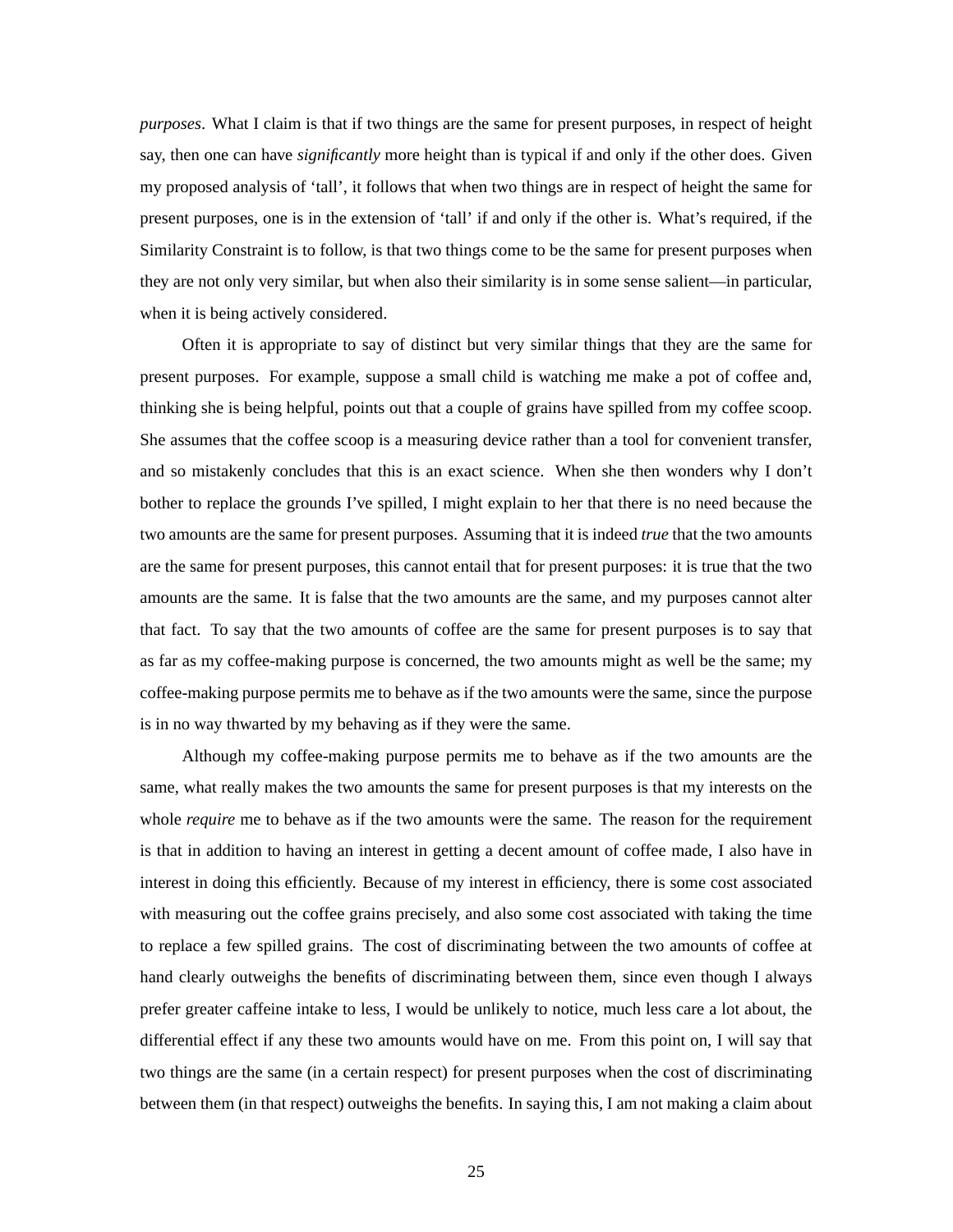what we *mean* when we say that two things are the same for present purposes. I think we just mean by this that for present purposes, it is fine to ignore the difference between the two things. Rather, I am claiming that what makes it fine to ignore the difference, is that the cost of discriminating outweighs the benefits. $25$ 

Crucially, there can only be a cost to discriminating between two things if they are in some sense both "live options." When I make my coffee in the morning and spill a few grains from the scoop, there is a cost to discriminating between the two amounts at hand. That is, there is a cost to taking the time to count and replace the grains I've spilled. The cost outweighs the benefits, so the two amounts are the same for present purposes. It does not follow, however, that any pair of amounts of coffee grains that differ to the same degree are also the same for present purposes. If it is not a live option that I'll use either of some pair of amounts, then there is no cost associated with discriminating between them, and hence they are *not* the same for present purposes.

*Being the same for present purposes* can be seen to play exactly the same role here as *being saliently similar* was playing in the bare bones account. Thus I am cashing out the notion of *being saliently similar* that was offered in the last section, in the following way: To say that two things are similar enough to be subject to the Similarity Constraint is to say that were they live options, the cost of discriminating between them would outweigh the benefits. To say that they are *saliently* similar is to say that they are indeed live options—that they are in fact the same for present purposes. Given my analysis of vague expressions as meaning 'has *significantly* more height than is typical', and given also that if two things are in respect of height the same for present purposes one can have significantly more height than is typical if and only if the other does, the Similarity Constraint for 'tall' drops out as a consequence.

One potential problem that immediately arises is that if it can be true that two people are in respect of height the same for present purposes *whenever* their heights are just 1mm apart, that is, if there are enough live options, then we would have it that whenever the height of two people is just 1mm apart, one is in the extension of 'tall' if and only if the other is. Given the transitivity of the biconditional, this would have precisely the consequence we're trying to avoid, namely, that

<sup>&</sup>lt;sup>25</sup>Some care would be required in further explicating what is meant by 'discriminate'. When I spill a few coffee grains, of course I *know* that the amount in the coffee scoop before the spill is not the same as the amount in it afterwards. My knowledge of the difference is not sufficient for me to count as discriminating between the two amounts, however, at least not in the sense intended here. If we take it that to discriminate between the amounts is to behave as if they were different, then we might lay down by stipulation that knowing is not behaving. Alternatively we might stipulate that the only behaviors under consideration are those directed at furthering my more or less immediate interests. I feel tempted here to echo remarks of Kripke's in *Naming and Necessity* by protesting that I am not offering a *theory*. It is not that I think that theories are bad in principle. I just want to acknowledge that some refinement or supplementation is definitely needed.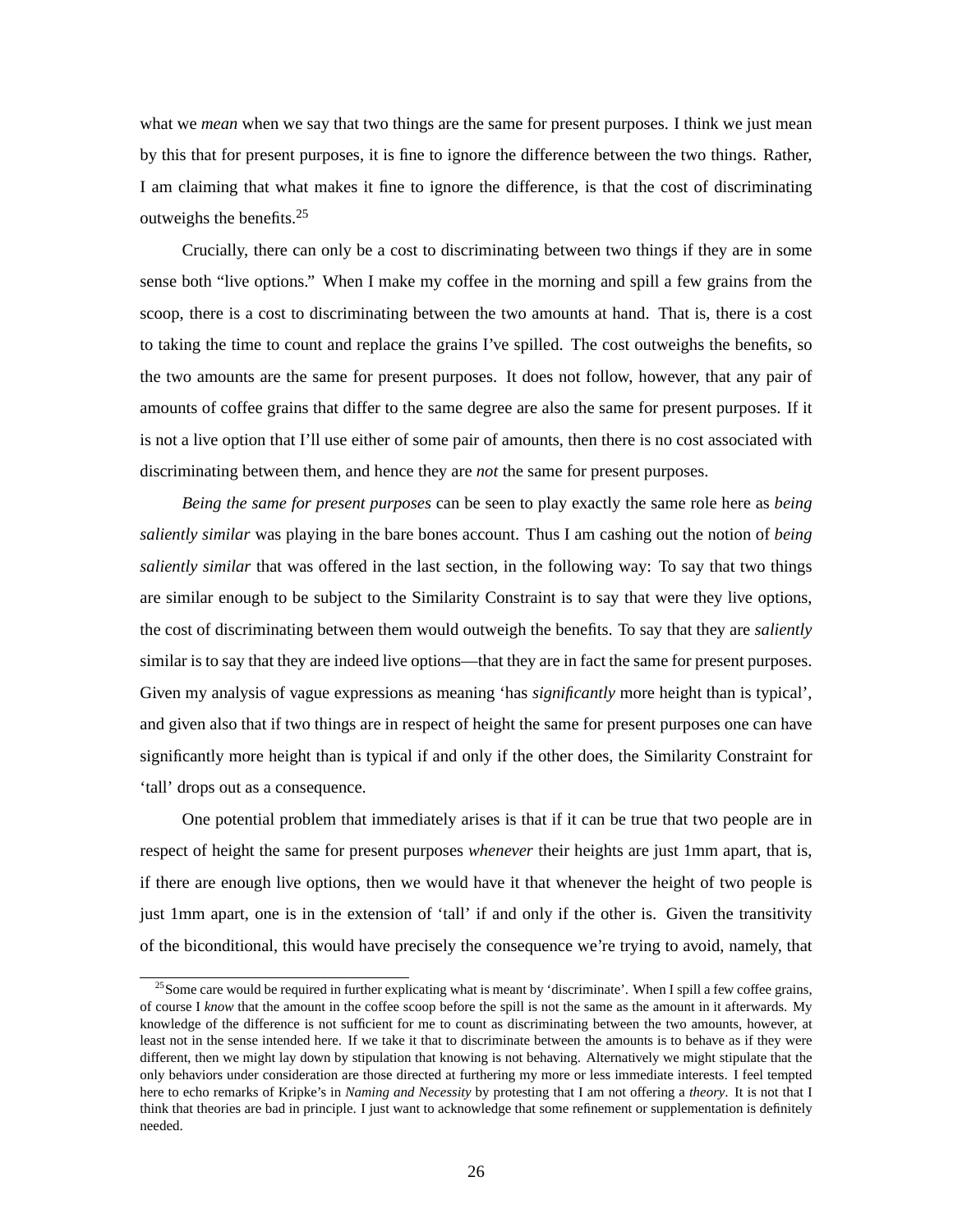Michael Jordan is in the extension of 'tall' if and only if I am. Yet I am clearly not tall. To avoid this result, we need at least one pair of people whose heights are just 1mm apart yet whose heights are not the same for present purposes.

This is in fact a worry I should have mentioned when presenting the bare bones version of my solution. The worry stated as it would have arisen there is that if we could get ourselves into a situation where the similarity in height of any two people that differed by just 1mm was a salient similarity, then by my Similarity Constraint it would follow that given any two people at all, one would be in the extension of 'tall' if and only if the other was. If every similarity in height is salient, then there is no place for the boundary between the tall and the not-tall to be. But this seems to be exactly the situation we are in when we are discussing the sorites paradox, and imagining that we are confronted with a series of people each of whom is just 1mm taller than the next. The worry here is a serious one, for given also the Clear-Case Constraint, it may seem that my account is not merely false, but contradictory. For I am a clear case of 'not-tall'. So by the Clear-Case Constraint I am in the anti-extension of 'tall'. Given enough salient similarities, it would follow by the Similarity Constraint that Michael Jordan is in the anti-extension of 'tall', and hence not tall. But Michael Jordan is a clear-case of 'tall', and so by the Clear-Case Constraint, he is in the extension of 'tall', and therefore tall. Contradiction.

One way around this problem would be to argue that there cannot be enough salient similarities. When we are confronted with a sorites series for 'tall', although it is salient that each adjacent pair in the series is very similar, it is not the case that each adjacent pair in the series is such that it is salient that they are similar. There are too many pairs for us to actively entertain each similarity.

Another way around the problem we are facing would proceed by noting that the presented *reductio* of the bare bones account contained a crucial mistake. It assumed that on any given occasion, there will be a standard in use for a vague predicate that satisfies all of my constraints. But that is not quite right. Rather, it is that the only standard that can be in use for a vague predicate is one that satisfies all four constraints. In a situation where there are too many salient similarities, no standard could satisfy all four constraints. There is no contradiction in that. Thus the problem of too many salient similarities might be avoided by saying that in such a situation, the vague predicate at issue fails to express any property at all. In such a situation, no proposition is expressed by an utterance of a sentence containing the given vague predicate.

I actually think that once *being saliently similar* is cashed out as I've described, the first way around the problem proves to be the correct one. Whichever of the wide variety of purposes we may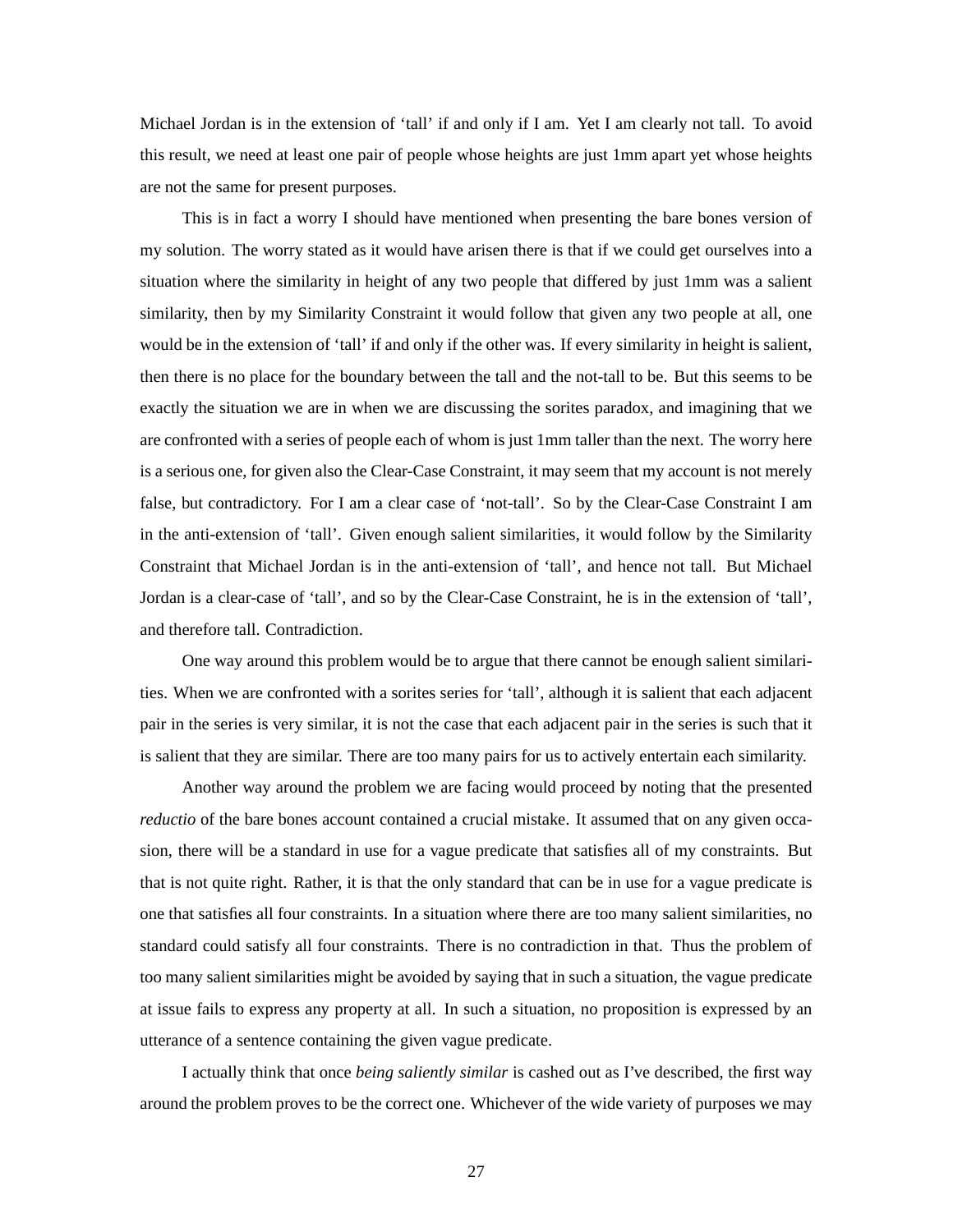have in conversations where we have occasion to use vague expressions like 'tall', 'old', 'expensive' and the like, it will simply be a brute fact that that there will be a least height, age, or cost of which it is true to say that it is significantly greater than is typical—at least, that is, if it is true to say of any height, age, or cost at all that it is significantly greater than is typical. Any lesser amount simply cannot be the same for whatever purposes are in place. Even if there is some cost associated with any discrimination we might make between similar heights, ages, etc., the cost of making the discrimination somewhere does not outweigh the benefits of making it somewhere. The boundary between those differences that are significant and those that are not will try to locate itself, so to speak, at a place where there is little or no resistance.

I take it, returning to the example we began with, that when I desire some coffee it is just a brute fact that there is a least amount of coffee of which it is true to say that it will satisfy my desire. Anything less will not do. I know that many philosophers will protest; they will say, "But how could it be that your desire for coffee is like *that*?" I say, given that a teaspoon of coffee is not enough to satisfy my desire, how could it *not* be like that! Moreover, I have an explanation for why my desire seems that it is not like that. There should be nothing surprising or doubtful in the suggestion that we have inexact knowledge (in Williamson's sense) of the satisfaction conditions of our desires. I have never bothered to figure out exactly how the enjoyment I get from coffee maps on to the different amounts of it I might drink. And even were I to try to ascertain this, it would be close to impossible to ensure a controlled experiment since it will always be that factors other the amount I drink affect my enjoyment. But it is not merely that I have inexact knowledge of the satisfaction conditions of my desire for coffee on a given occasion; it is also that the satisfaction conditions of my desire may subtly shift, so as to be satisfied by different amounts of coffee as different options become available to me and the costs of discriminating between different pairs of amounts change. That, I claim, is the essence of a vague desire, and it explains why we are inclined to accept sorites sentences such as the one that opened the essay, namely, 'When my purpose is just to make some coffee to drink, then for any n, if n grains of coffee are enough for my purposes, then so are  $n - 1'$ .

#### **V. A Formal Proposal for Vague Adjectives**

I have not offered a general recipe for making the interest-relativity of vague expressions explicit. I have merely illustrated my view by discussion of a small number of examples, all of which have been vague adjectives. Not only have all of the vague expressions discussed been adjectives, they have also all been positive adjectives—positive in the sense that anything having *more* height, age, or cost than a tall, old, or expensive thing is itself tall, old, or expensive. What about the negative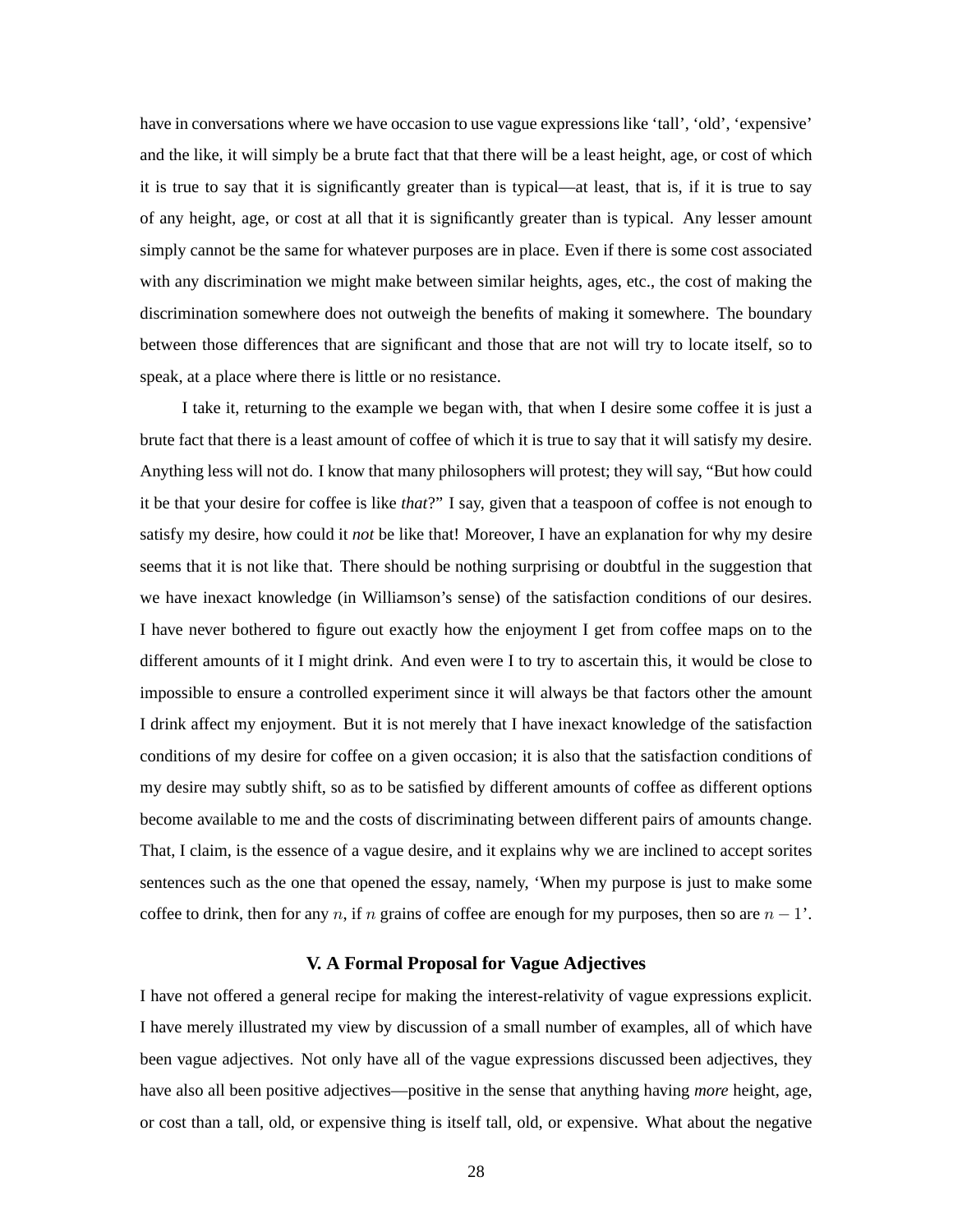counterparts of these expressions? Well, to be short, is to have significantly *less* height than is typical, or perhaps to *lack* significantly more height than is typical. To be young is to lack significantly more age than is typical. To be cheap is to lack significantly more cost than is typical.

It is not obvious, however, how we are to extend such patterns to vague expressions in other categories, for example, to vague nouns like 'heap'. To be a heap of  $Fs$  is to be a collection of  $Fs$ that is in an arrangement that is significantly like . . . , well, like what? I have some idea of what an arrangement of  $F<sub>S</sub>$  must be like in order for it to be a heap of  $F<sub>S</sub>$ . It has to be an arrangement significantly like one which could be the result of a process of pouring some  $F<sub>s</sub>$  from a stable point above a surface. That is why pyramids of soup cans in the supermarkets are not heaps. Moreover, the pouring must continue for long enough for the height of the arrangement to be greater than half the width of the base of the arrangement. That is why (some?) mounds are not heaps.

There is a good explanation for why the treatment of vague adjectives runs smoothly, while extension of the proposal to vague nouns seems strained. The reason is that it is a semantic feature of adjectives that they are associated with some dimension of variation—one needed for the formation of comparatives such as 'taller', 'older' and 'more expensive'. But it is not a semantic feature of nouns that they are associated with a dimension of variation. That is why a generalization of my proposal to nouns would require a case by case analysis. I won't attempt any such generalization here. Rather, I will show how my proposal, confined to vague adjectives, might be formally implemented in a compositional semantics.

Throughout this essay, I have been speaking of adjectives such as 'tall' and 'old' as *predicates*, and I have been talking about their *extensions*. There has been significant debate, however, about whether the thought that adjectives are predicates can be maintained. A major issue to contend with is that adjectives may occur in a wide variety of constructions. They may occur on their own in predicative position, as in 'John is tall'; they may occur in predicative position with modifiers such as 'very' and 'fairly' or with a prepositional phrase representing a comparison class, as in 'John is thin for a wrestler'; they may occur in prenominal (also called 'attributive') position, as in 'Fido is a big Chihuahua' and 'The little Chihuahua is mine'; they may occur in comparative and equative constructions, as in 'Fido is younger than Rover' and 'Peter is as rich as Paul'; and they may occur with 'too' or 'enough' and infinitival complements, as in 'Tom is too tall to be my skating partner' and 'Timmy is tall enough to go on this roller coaster'. One question is whether predicates are of the right semantic type to be accommodated compositionally in this wide variety of constructions.<sup>26</sup> A

<sup>&</sup>lt;sup>26</sup>Heim and Kratzer (1998, §4.3) offer a nice discussion of this question with reference to some of the basic facts.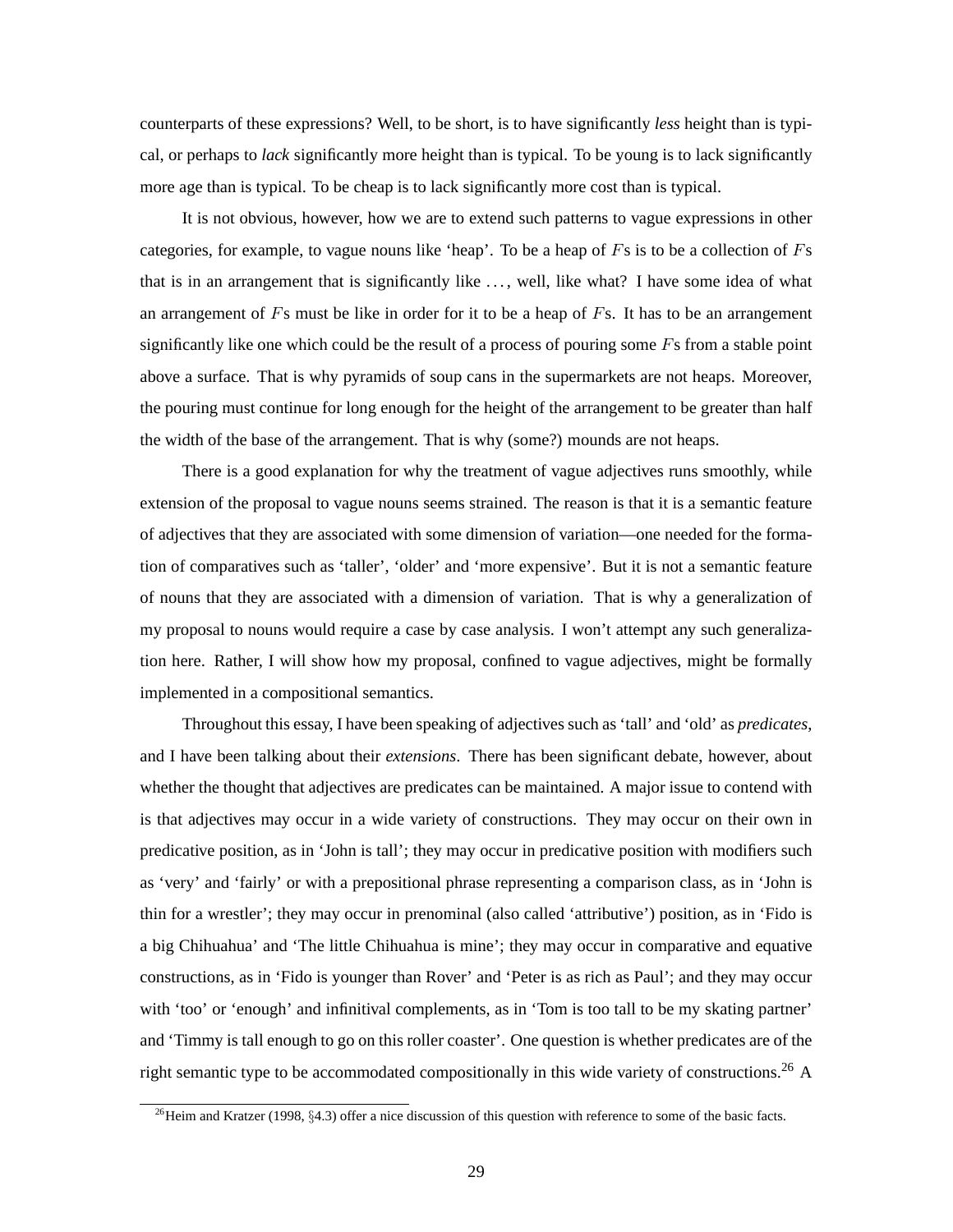further but related question is how the meaning of such a complex expression containing an adjective could be a function of the meaning of the adjective occurring in it if adjectives were just predicates. For example, even if there is no type mismatch in combining an adjective such as 'young' with the comparative morpheme '-er' to form a relation expression, it is difficult to see how the meaning of the resulting relation expression could possibly be a function of the meaning of 'young' if it were just a predicate. Whether or not Fido is younger than Rover really has nothing to do with whether either is young. As Kamp (1975, p. 127) puts it: "It is quite obvious that if adjectives were ordinary predicates no such transformation could exist. How could we possibly define the relation x *is bigger than* y in terms of nothing more than the extension of the alleged predicate *big*?"

Nevertheless, Kamp (1975) does defend a predicate interpretation for adjectives (as does Ewan Klein (1980)). Montague (1970) and Cresswell (1976), in contrast, take the prenominal occurrence of adjectives to be primary, and propose that adjectives are essentially noun modifiers: for Montague, the semantic function of an adjective is to combine with a noun to form a predicate; for Cresswell, adjectives combine with nouns to form relations that hold between individuals and degrees on a scale. Others (e.g., von Stechow (1984)) take adjectives themselves to stand for relations that hold between individuals and degrees.

The semantic account of adjectives I favor, developed and defended by Christopher Kennedy (1997), constitutes yet another alternative. I won't undertake an explanation here of why I prefer the account to existing alternatives, or why I think it requires improvement. I'll only provide just the barest sketch of the account, and explain how it can be adapted to accommodate my own interestrelative proposal. The crux of the account is that adjectives do not have predicate-type semantic values, but instead denote functions from individuals to degrees on a scale. As I have indicated at a number of points, I am a strict adherent of bivalence, so these degrees must not be thought of as degrees of truth. 'Tall' denotes a function from individuals in the domain to degrees on the height scale—the taller the individual, the greater the degree. 'Short' also denotes a function from individuals to degrees on the height scale, but the degrees in the range of this function are of a different sort than those in the range of the function denoted by 'tall'. While 'tall' denotes a function from individuals to *positive* degrees on the height scale, 'short' denotes a function from individuals to *negative* degrees on the height scale. The shorter the individual, the greater (roughly speaking) is the negative degree assigned to it. Intuitively, a positive degree of height is the amount of height an individual has, while a negative degree of height is the amount of height it lacks. 'Expensive' denotes a function from individuals to degrees on the cost scale. 'Hot' denotes a function from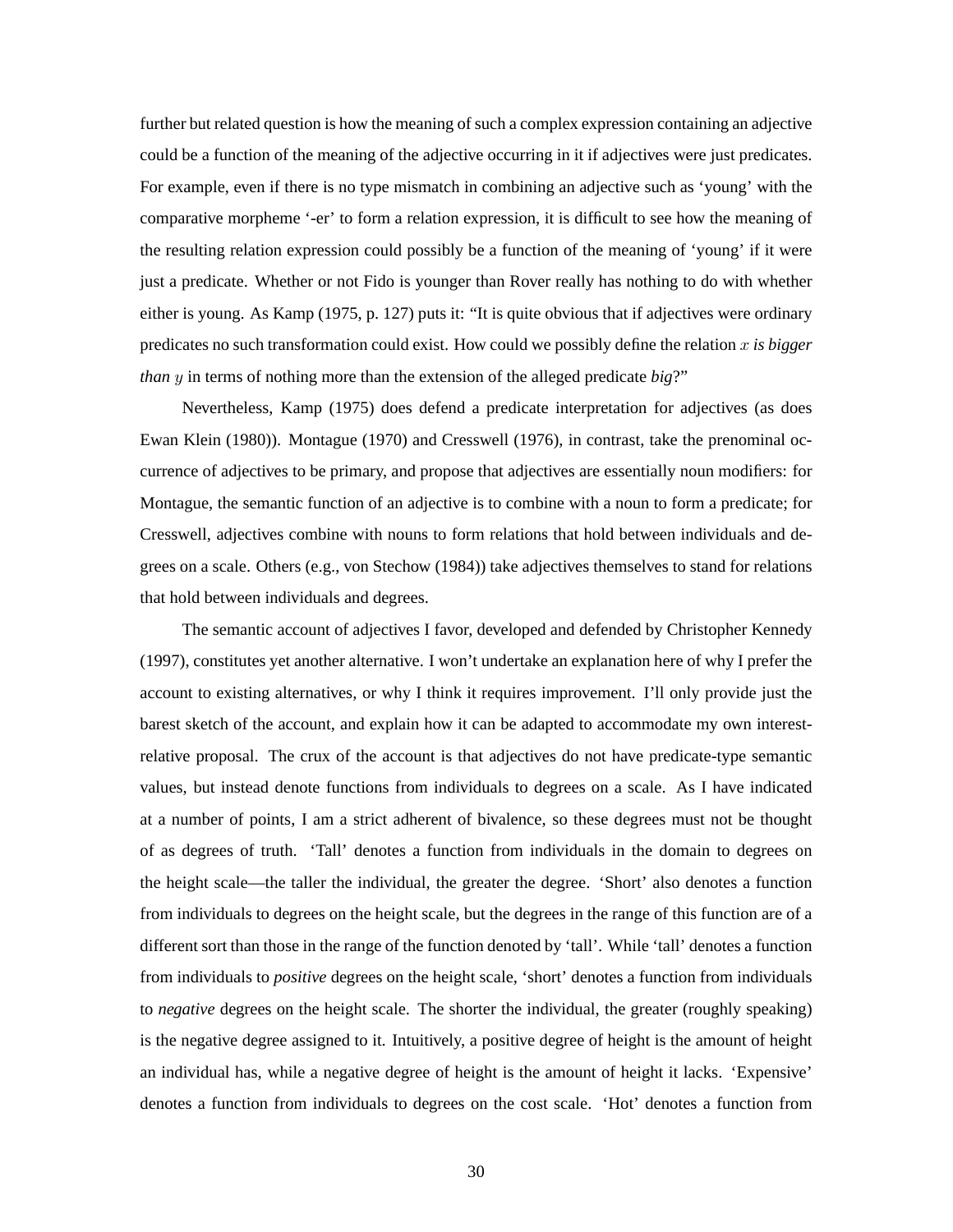individuals to degrees on the temperature scale, and so forth. Following Kennedy, I will call such functions 'measure functions'.

Before I explain how predicative uses of adjectives can be handled by such a view, it will be instructive to explain how the view deals with comparative constructions. Take a sentence containing a comparative construction like:

• John is taller than Mary.

Here 'tall' as it occurs in 'tall-er' denotes a measure function. The semantic value of the degree morpheme '-er' is such as to combine with a measure function to yield a relation that holds between individuals. In particular the meaning of the degree morpheme '-er' can be represented as follows, using lambda abstraction notation to represent functions as is familiar from Montague (1973):<sup>27</sup>

• 
$$
\bullet \quad \text{-}er = \lambda G \lambda y \lambda x (G(x) > G(y))
$$

Here 'x' and 'y' are individual-level variables. And G is to be a variable that ranges over measure functions. ( $'G'$  stands for 'gradable adjective'.) Thus for the meaning of 'taller' we get:

• *taller* =  $-er(tall) = \lambda y \lambda x(tall(x)) > tall(y)$ .

Taking 'than' to be semantically vacuous we get the following as the meaning of 'taller than Mary':

• *taller than Mary* = *taller*(*Mary*) =  $\lambda x$ (*tall*( $x$ ) > *tall*( $Mary$ )).

And then the following is the meaning of the sentence:

• *John is taller than Mary* =  $(tall(John) > tall(Mary)),$ 

which equals the value *true* just in case John's height is greater than Mary's, which is what we want.

So far so good. In cases where we have a predicative occurrence of an adjective with an explicit comparison class, as in:

• John is tall for a basketball player,

it is proposed that there is actually a phonologically-null degree morpheme, which Kennedy calls the *absolute* morpheme.<sup>28</sup> The meaning of the absolute morpheme is such as to combine with a measure

 $27$ Kennedy actually proposes that the comparative morpheme '-er' is three-ways ambiguous depending on the form of the expression in the 'than'-phrase. See p. 133 (Kennedy 1997) for summary. The meaning I give here is the meaning associated with *phrasal* comparatives, as contrasted with comparative constructions in which there is more of a sententiallike component of the 'than'-clause.

 $28$ It is proposed that the absolute morpheme, as well as other degree morphemes such as '-er' and 'too', occupy the head of the extended projection of an adjective. That adjectives have extended projections headed by degree morphemes is an independently motivated syntactic proposal due to Steven Abney (1987). The important point here is that although my proposal involves positing a rich semantic structure for superficially simple predications involving adjectives, correspondingly rich syntactic structures have been proposed on independent grounds.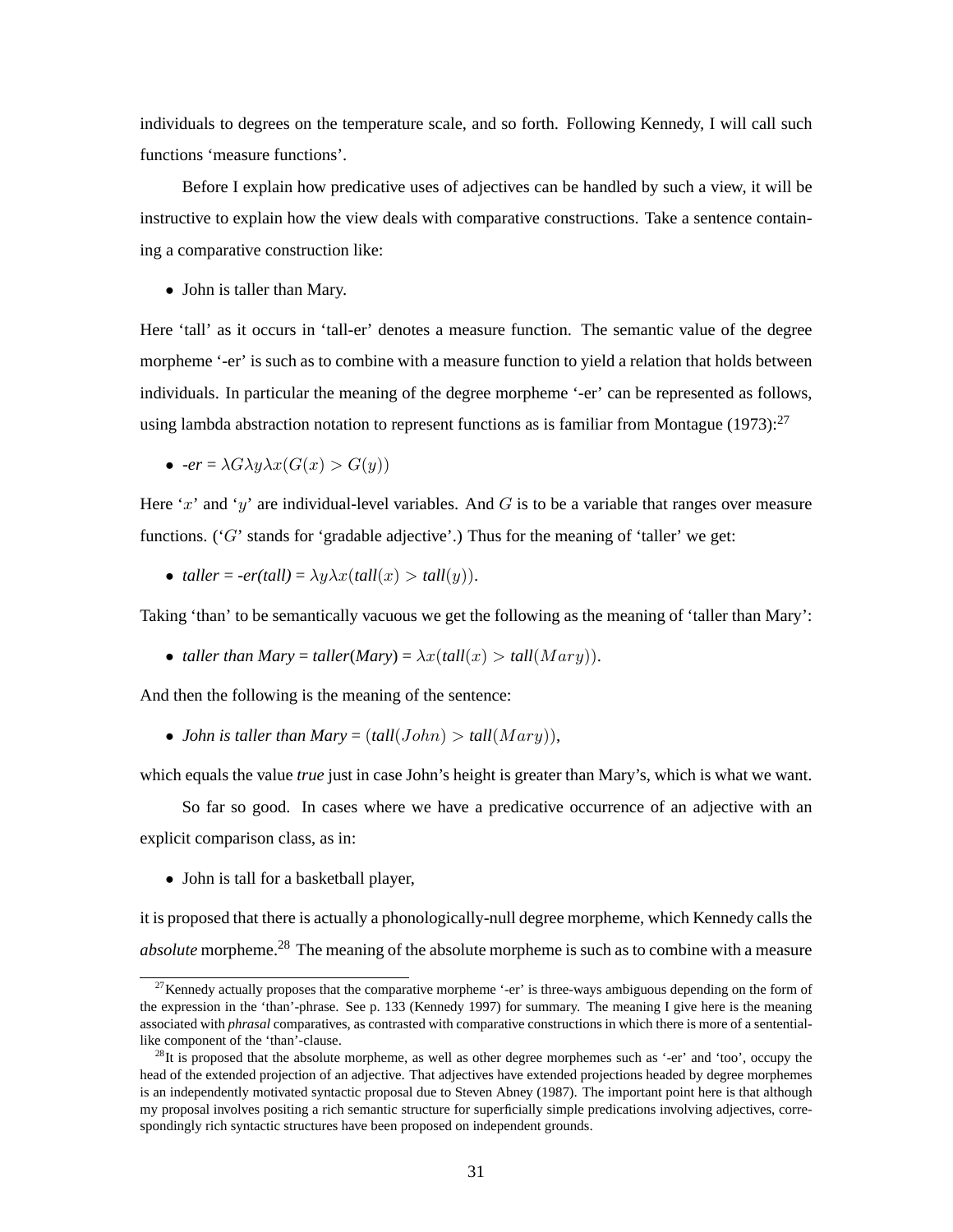function to yield a relation that holds between individuals and properties. Kennedy proposes that while the comparative morpheme '-er' has roughly a *strictly greater than* meaning, the absolute morpheme has roughly an *at least as great as* meaning. I'll modify Kennedy's proposal in order to deal with the sorites paradox in the way I've outlined by saying that the absolute morpheme has roughly a *significantly greater than* meaning. More specifically, the meaning of the absolute morpheme ∅*deg*, I'll propose, is as follows:

•  $\emptyset_{deg} = \lambda G \lambda P \lambda x (G(x) > (NORM(G))(P)).$ 

Here 'G' and 'x' are as before, and  $P$  is a variable that ranges over properties (or perhaps kinds). The greater than sign with an exclamation point before it is to stand for the *significantly greater than* relation. (The difference between my proposal and Kennedy's is that he has '≥' where I have '!>'.) NORM combines with a measure function to yield a function from properties to degrees on the scale associated with the measure function. Intuitively,  $(NORM(G))(P)$  is the norm, or typical, amount of G-ness for things with property P. (NORM(*tall*))(the property of being a basketball player) is the norm or typical height for basketball players. Thus the absolute degree morpheme combines with 'tall' to yield the following relation between individuals and properties:

•  $\emptyset_{deg}(tall) = \lambda P \lambda x(tall(x)!)$  (NORM $(tall)(P)$ ).

'Tall for a basketball player' then expresses the following property:

• (∅*deg*(*tall*))(the property of being a basketball player) =

 $\lambda x(tall(x)!)$  (NORM(*tall*))(the property of being a basketball player)),

which is true of an individual x just in case x's height is significantly greater than is typical for a basketball player—as proposed. In cases where there is no explicit comparison class, I assume that there is a comparison-class variable at logical form that gets assigned a property as value by the context.

Now that we have (a sketch of) a concrete proposal in hand, I should make some brief remarks about my earlier comment that on my account there is less context-dependence than one would have initially thought would be a consequence of the bare bones view. Predications such as 'John is tall' are certainly context-dependent on the view I propose. One way in which the content of an utterance of this sentence depends on context stems from the need for implicit relativization to a comparison class. Other sources of context-dependence are the two context-dependent elements appealed to in stating the meaning of the unpronounced absolute morpheme, namely,  $\leq$  and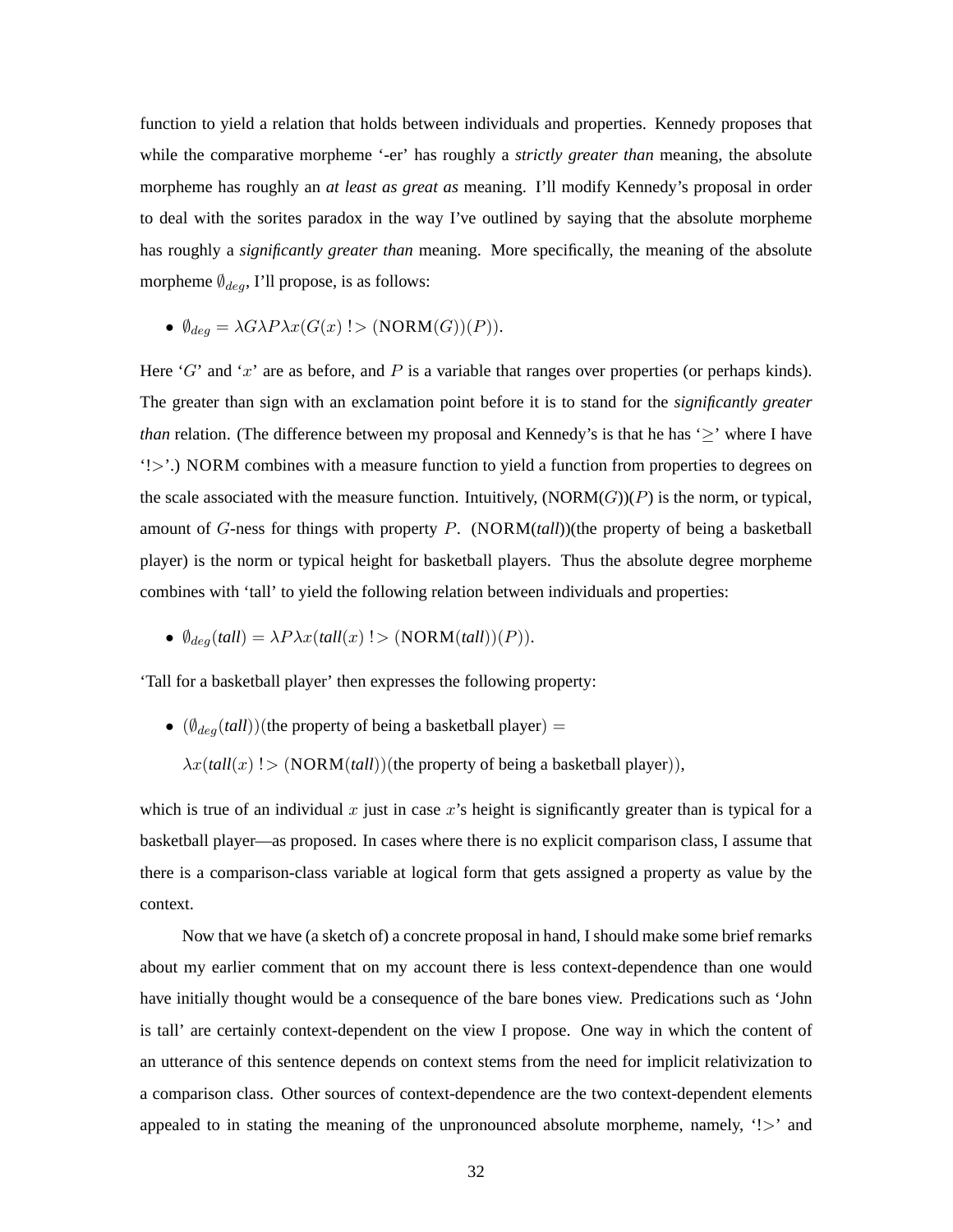'NORM'. 'NORM' is context-dependent since, as was discussed in the last section, there are many different kinds of norms. *Significantly greater than* is a context-dependent relation, since what is significant to one person may not be significant to another. Any use of 'significant', or of any word whose content involves what is significant, requires an implicit subject with interests—an answer to the question: *significant to whom*? In saying that there is less context-dependence than one would have initially thought would follow from the bare bones view, what I had in mind was this: the property attributed to John by a particular utterance of 'John is tall'—that is once all contextual elements are fixed—is still a property the extension of which may vary even as the heights of everything remain stable, since the extension of the property may vary as the interests of the relevant parties vary, that is, as different differences become more and less significant as different similarities become more and less salient.

## **VI. The Semantic Question**

As an adherent of classical logic and bivalence, I believe that sorites sentences are false and that "sharp boundaries" claims are true. On any sorites series for a vague expression, I believe that somewhere in the series (not where we're looking) there is an object that possesses the property expressed by an utterance involving a vague expression right next to an object that lacks that property. I refuse, however, to call the proposed boundary between the property possessor and the property lacker a *sharp* boundary since as I have stressed, this is but a metaphor, and I have as much right to the metaphor as does the proponent of gaps or degrees. I would cash out the metaphor in the following way: the boundary between the possessors and the lackers in a sorites series is not sharp in the sense that we can never bring it into focus; any attempt to bring it into focus causes it to shift somewhere else. This essay has been devoted to developing and defending this idea, and to explaining why it provides the means for saying why we cannot find boundaries in a sorites series, and why we tend to believe of any given point in the series that the boundary is not there.

I have not, however, in any way addressed what I called the Semantic Question concerning the sorites paradox. That question was: if so-called "sharp boundaries" claims are true, how is that compatible with a vague predicate's having borderline cases? For "sharp boundaries" claims seems to deny just that. If there are no truth-value gaps or degrees of truth between truth and falsity, then what is it for something to be a borderline case?

When trying to answer the question what is it for something to be a borderline case of a vague predicate, I think it important to begin by saying just what phenomenon it is we are trying to account for. Some philosophers, such as Fine, just define borderline cases as those things of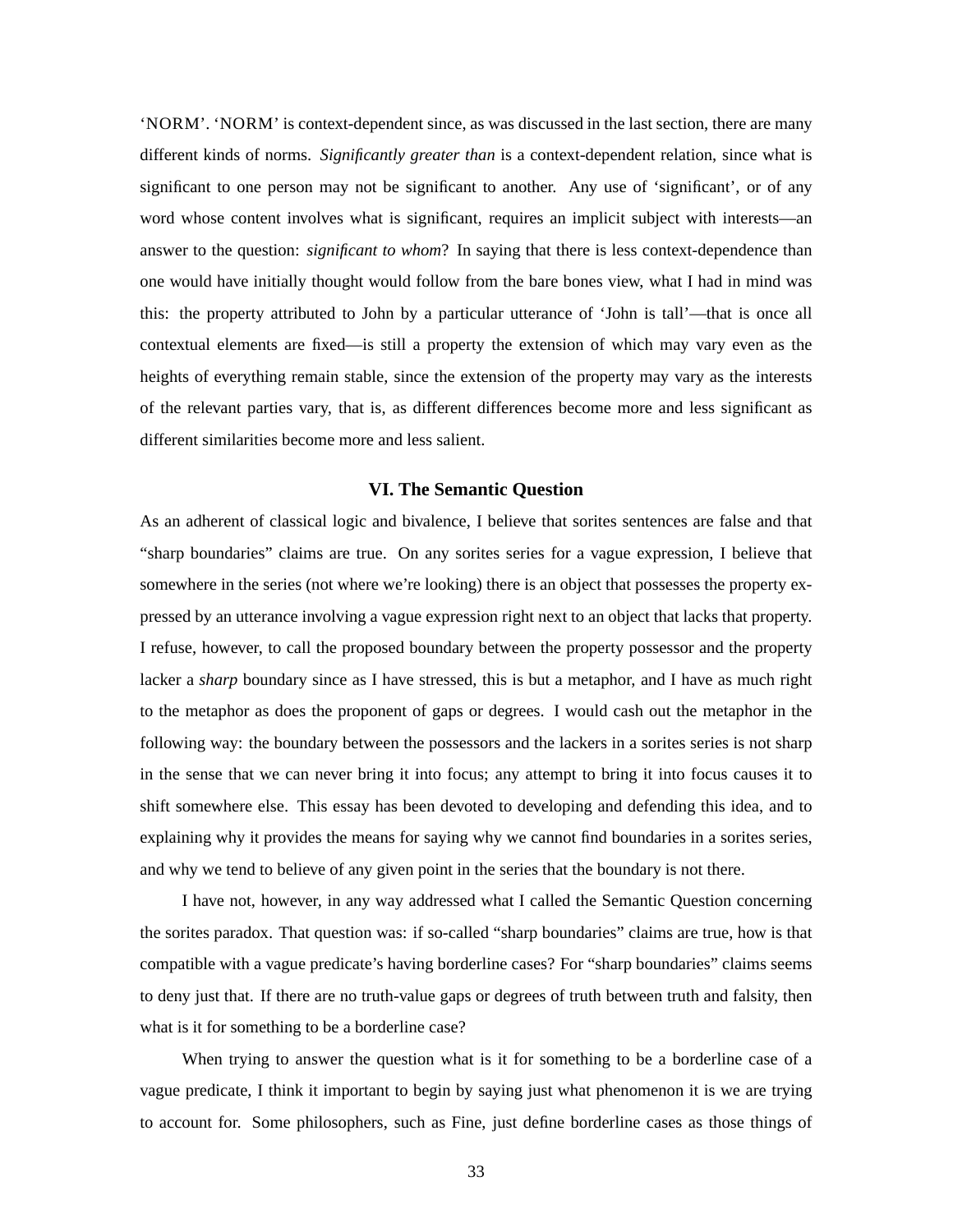which a predicate is neither true nor false. Timothy Williamson regards it as better to proceed by giving examples. The first approach will not do since there are coherent accounts of vagueness incompatible with it. Williamson's approach will not do either, since it seems impossible to find examples about which people can agree.

We are prompted to regard a thing as a borderline case of a predicate when it elicits in us one of a variety of related verbal behaviors. When asked, for example, whether a particular man is nice, we may give what can be called a *hedging* response. Hedging responses include: "He's nice*ish*," "Well, it depends on how you look at it," "I wouldn't say he's nice, I wouldn't say he's not nice," "It could go either way," "He's kind of in between," "It's not that clear-cut," and even, "He's a borderline case." If it is demanded that a 'yes' or 'no' response is required, we may feel that neither answer would be quite correct, that there is "no fact of the matter."

In asking what it is for something to be a borderline case of a predicate, I think we should ask what might prompt one of this array of responses. There is no justification for assuming at the outset that it is always the same cause in every case. In fact, I think that hedging responses may have a variety of causes, all of which are to be counted as one or another form of ignorance.<sup>29</sup> The interest-relative theory of the meaning of vague expressions not only makes sense of this, but predicts it.

If asked to judge whether or not a certain car is *expensive* (for a car), what we must judge is whether or not that car costs a lot for a car, whether, that is, its cost is significantly more than it is typical for a car to cost. There is a lot of room for ignorance here. For one, we may have no idea of what the typical cost of a car is, or we may have merely inexact knowledge (in Williamson's sense) of what the typical cost of a car is. We may also have inexact knowledge of what our own interests are, of what exactly it would take for the difference between the car's cost and the typical cost to be a difference that is significant to us.

There are also more distinctly semantic (or if you prefer, pragmatic) sources of the ignorance

 $^{29}$ I want to mention one source of hedging responses which does not stem in any way from ignorance and which also seems to have little to do with vagueness as such—namely, a desire to avoid unwanted conversational implicatures. What I have in mind is this: suppose you feel confident that a given stretch of road is not straight for a road; nevertheless, if it is not winding either, you may feel uncomfortable in asserting or unwilling to assert without qualification that the stretch of road is not straight (for a road), or if asked whether it is straight you may feel most inclined to hedge. In this case, it is not that you don't have a firm belief one way or the other about whether the stretch of road is straight. It is rather that in asserting without qualification that the stretch of road is not straight you would implicate that it is winding. We might account for the implicature by saying that typically your assertion that a certain stretch of road is not straight would have no point unless the road's departure from straightness were significant. I say that hedging with this sort of source has nothing to do with vagueness as such because it arises with precise expressions as well. You may know that *x* is taller than *y*, but still feel uncomfortable saying so without qualification, because in so doing you would (perhaps falsely) implicate that *x* is *significantly* taller than *y*, else your assertion would have little point.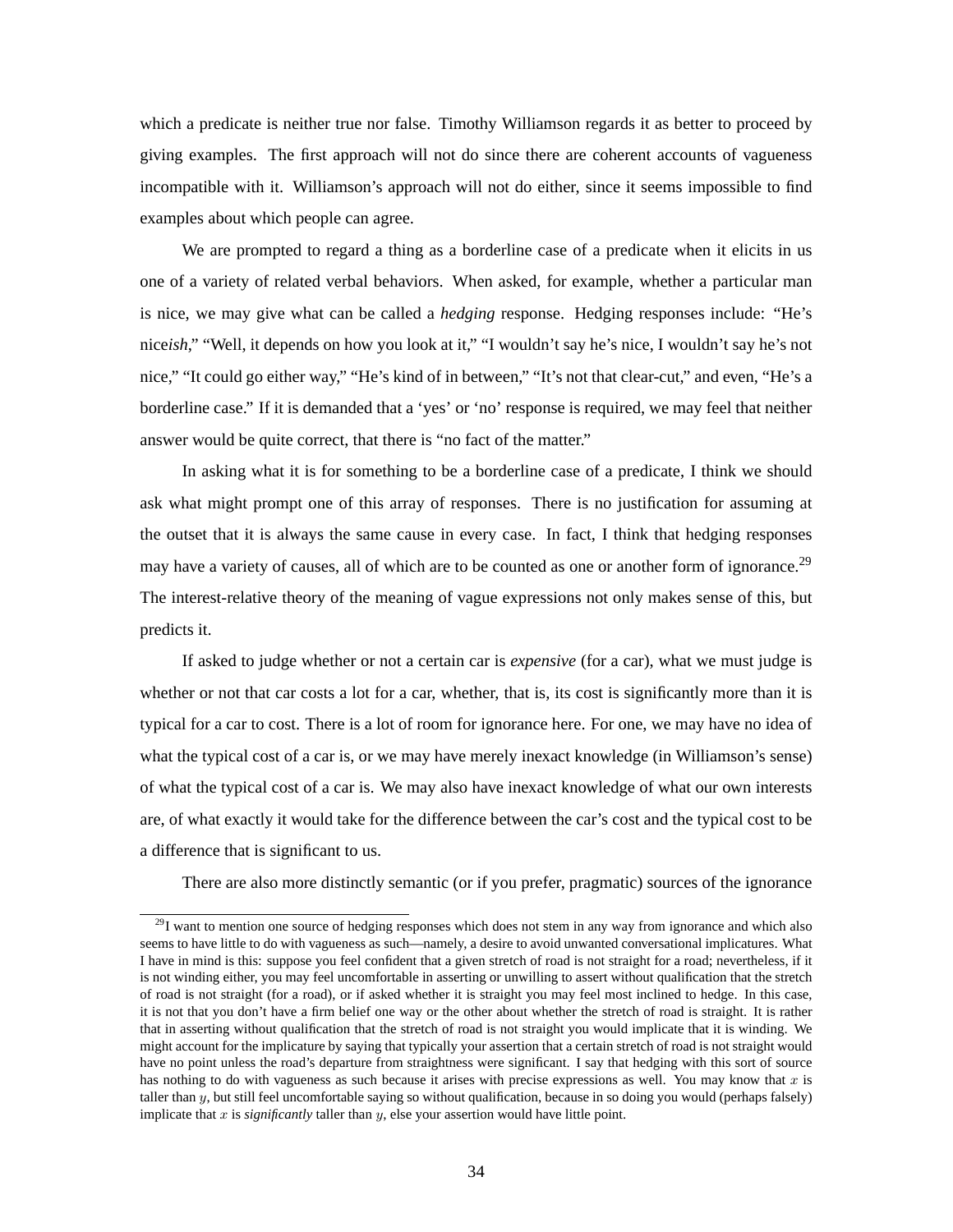which better explain why a hedging response might be provoked. It is convenient to place these under the heading 'ignorance of the context'. If the comparison class has been left implicit, for example, we may not know which comparison class is intended by our questioner. Even if it is clear that the comparison class is cars, rather than *e.g.* essential possessions, we may still be unsure of which of the many norms of cost for a car is under consideration—are we to judge whether the car costs significantly more than a car *ought* to cost? Or are we to judge whether the car costs significantly more than the average car costs? Or are we to judge whether the car costs significantly more than anyone should be willing to pay for a car? Perhaps we are to judge whether the car costs significantly more than what cars used to cost when the price of cars was (as it seems to us now) more reasonable. The answers to these questions do not stand or fall together.

Yet another example is this: If we are joining in on a conversation already underway about whether the given car is expensive, there is room for even more ignorance, since in assessing whether the car costs significantly more than is typical for a car to cost, we may still feel unsure of what the right answer is to the question: significant to whom? Are the interests of one but not the other of the conversants at issue? Is it both of their interests? Is it the interests of anyone who might want to buy the car? If the parties are in disagreement about whether the car is expensive, the reason we as a third party to the conversation might feel inclined to say, "There's no fact of the matter" (whatever that means) is closely related to the reason that some feel inclined to say that "there's no fact of the matter" about whether abortion is wrong. How the question is answered will depend on the interests or values of the person answering it, and we feel uncomfortable or unsure in giving the interests or values of one person special weight.

If ignorance, and especially "ignorance of the context," explains why we give hedging responses when we do, then a rejection of bivalence to account for borderline cases is unwarranted. Even if the idea that the truth-conditions of utterances containing vague expressions are both contextdependent and also sensitive to our interests in the way outlined here turns out not to be sustainable, my hope is that I have at least demonstrated that if we pay more careful attention to the way we actually use vague expressions, there proves to be more room than is commonly thought within the space of classical logic and semantics to account for the many phenomena of vagueness.<sup>30</sup>

 $30$ A kernel of the ideas in this essay first showed up in my "second-year paper," written at M.I.T. in 1994–95. Discussions with George Boolos during that year and the next had an enormous impact on my thinking on this and related topics. Diana Raffman's presentation of her work during her visit to M.I.T. that same year also had significant influence on my ideas about vagueness. I'm definitely in her debt. Discussions with Robert Stalnaker of the ideas that eventually showed up in another precursor of this essay—chapter three of my dissertation—really helped me to get clearer on exactly how context-dependence was (then) playing a role in my account of the sorites. Numerous discussions over the years about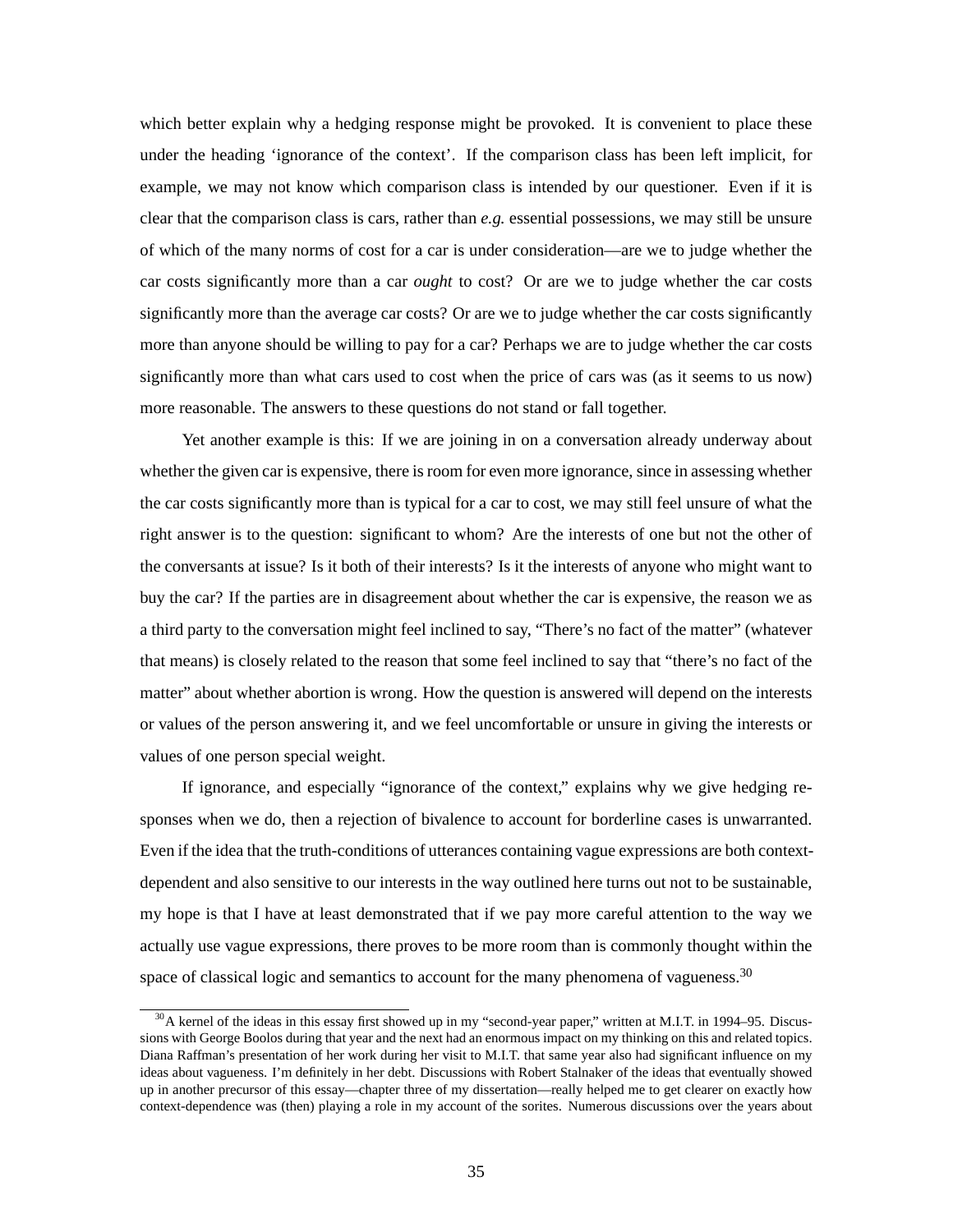# **References**

- Abney, S. (1987), *The English Noun Phrase in its Sentential Aspect*, PhD thesis, Massachusetts Institute of Technology, Cambridge.
- Cresswell, M. (1976), 'The Semantics of Degree', in B. Partee, ed., *Montague Grammar*, Academic Press, New York.
- Fine, K. (1975), 'Vagueness, Truth and Logic', *Synthese* **30**: 265–300.
- Frege, G. (1903), *Grundgesetze der Arithmetik, Begriffsschriftlich Abgeleitet*, Vol. II, Pohle, Jena. Translation of selections taken from Geach & Black (1980).
- Geach, P. & Black, M., eds. (1980), *Translations from the Philosophical Writings of Gottlob Frege*, third edition, Blackwell, Oxford. First edition published in 1952.
- Graff, D. (1997), *The Phenomena of Vagueness*, PhD thesis, Massachusetts Institute of Technology, Cambridge.
- Graff, D. (n.d.), 'Phenomenal Continua and the Sorites'. Unpublished Ms.
- Heim, I. & Kratzer, A. (1998), *Semantics in Generative Grammar*, Blackwell, Oxford.
- Hyde, D. (1994), 'Why Higher-Order Vagueness Is a Pseudo-Problem', *Mind* **103**: 35–41.
- Kamp, H. (1975), 'Two Theories about Adjectives', in E. L. Keenan, ed., *Formal Semantics of Natural Language*, Cambridge University Press, Cambridge, England.
- Kamp, H. (1981), 'The Paradox of the Heap', in U. Mönnich, ed., *Aspects of Philosophical Logic*, D. Reidel, Dordrecht.
- Kennedy, C. (1997), *Projecting the Adjective: The Syntax and Semantics of Gradability and Comparison*, PhD thesis, University of California, Santa Cruz. Published (1999) by Garland Press, New York. Page references are to the Garland edition.
- Klein, E. (1980), 'A Semantics for Positive and Comparative Adjectives', *Linguistics and Philosophy* **4**: 1–45.
- Kripke, S. (1975), 'Outline of a Theory of Truth', *Journal of Philosophy* **72**: 690–716.
- Kyburg, A. & Morreau, M. (2000), 'Fitting Words: Vague Language in Context', *Linguistics and Philosophy* (forthcoming) .
- Montague, R. (1970), 'English as a Formal Language', in B. Visentini et al., eds., *Linguaggi nella Societa e nella Tecnica `* , Edizioni di Comunita, Milan. Reprinted in Thomason (1974). `
- Montague, R. (1973), 'The Proper Treatment of Quantification in Ordinary English', in J. Hintikka, J. Moravcsik & P. Suppes, eds., *Approaches to Natural Language*, Reidel, Dordrecht. Reprinted in Thomason (1974).

vagueness and context-dependence with Michael Fara, Michael Glanzberg, Richard Heck, Jason Stanley and Timothy Williamson have been invaluable.